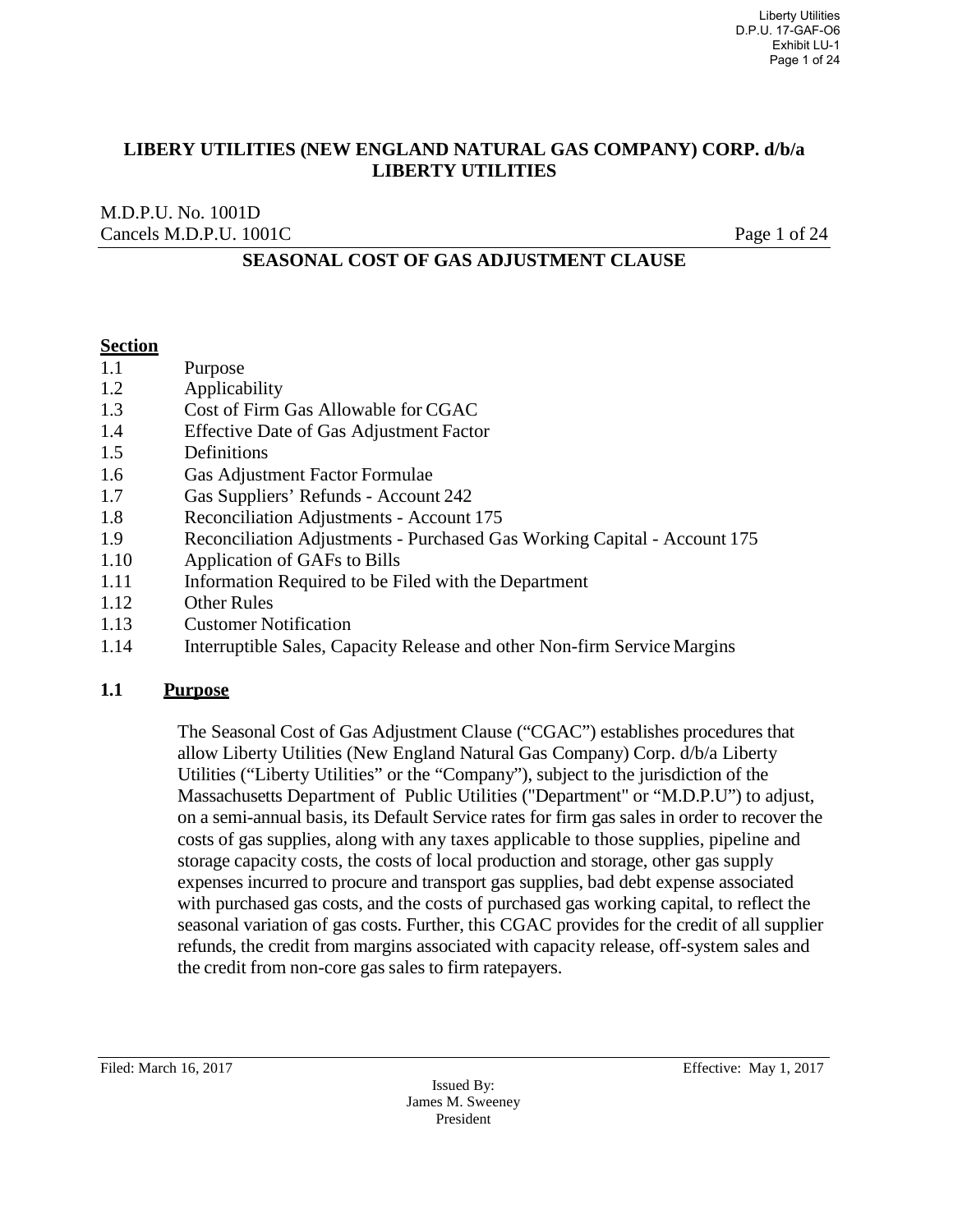#### M.D.P.U. No. 1001D Cancels M.D.P.U. 1001C Page 2 of 24

## **SEASONAL COST OF GAS ADJUSTMENT CLAUSE**

#### **1.2 Applicability**

This CGAC shall be applicable to the Service Area of the Liberty Utilities and all firm gas sales made by the Company, and default service provided by the Company unless otherwise designated. The application of the clause may, for good cause shown be modified by the Department. See Section 1.12, "Other Rules."

#### **1.3 Cost of Firm Gas Allowable for CGAC**

All costs of firm gas including, but not limited to, commodity costs, taxes on commodity, demand charges, local production and storage costs, other gas supply expenses incurred to procure and transport supplies, transportation fees, gas used in Company operations, bad debt percent (from the last general rate case) applied to allowable CGAC costs for the forecast period, transportation fees, costs associated with buyouts of existing contracts, and purchased gas working capital costs may be included in the CGAC. Any costs recovered through application of the CGAC shall be identified and explained fully in the semi-annual filings outlined in Section 1.11. Noncore gas costs and the costs of gas for Company use that are reflected in base rates are not recoverable through this CGAC.

#### **1.4 Effective Date of Gas Adjustment Factor**

The date on which the seasonal Gas Adjustment Factors ("GAF") become effective shall be the first billing cycle of each season as designated by the Company. Unless otherwise notified by the Department, the Company shall submit GAF filings as outlined in Section 1.11 of this clause at least 45 days before they are to take effect.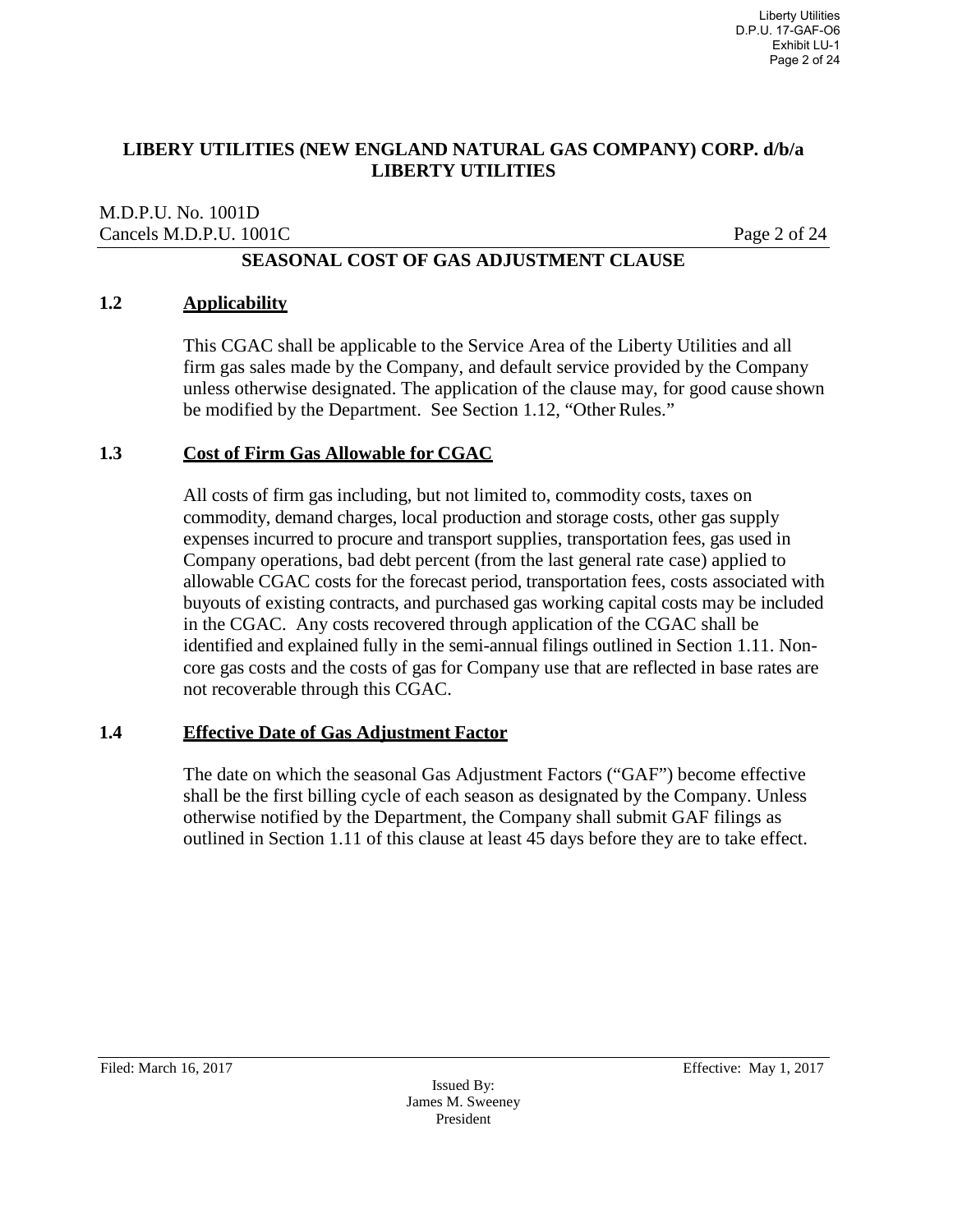#### M.D.P.U. No. 1001D Cancels M.D.P.U. 1001C Page 3 of 24

## **SEASONAL COST OF GAS ADJUSTMENT CLAUSE**

#### **1.5 Definitions**

The following terms shall be defined in this section, unless the context requires otherwise.

- (1) Bad Debt Expense is the uncollectible expense attributed to the Company's gas costs plus allowable working capital derived from the gas cost portion of bad debt.
- (2) Commodity Credits The commodity cost of gas assigned to non-core sales to which the GAF is not applied. Non-core sales include sales made under interruptible contracts, non-core contracts and sales for resale.
- (3) Inventory Finance Charges As billed in each peak season for annual charges. The total shall represent an accumulation of the projected charges as calculated using the monthly average of financed inventory at the existing (or anticipated) financing rate through a trust or other financing vehicle.
- (4) Local Production and Storage Costs Include the costs of providing storage service from Company-owned storage (i.e., LNG and LPG) as determined in the Company's most recent base rate proceeding
- (5) Maximum Daily Quantity (MDQ) Redetermined annually for each season. The calculation uses billing histories for the previous peak and off-peak seasons. The number of therms used in each billing period will be the sum of the highest daily uses for each month.
- (6) Number of Days Lag The number of days lag to calculate the purchased gas working capital requirement as approved by the Department.
- (7) Off-Peak Commodity Unless otherwise approved by the Department, the gas supplies procured by the Company to serve firm load in the off-peak season.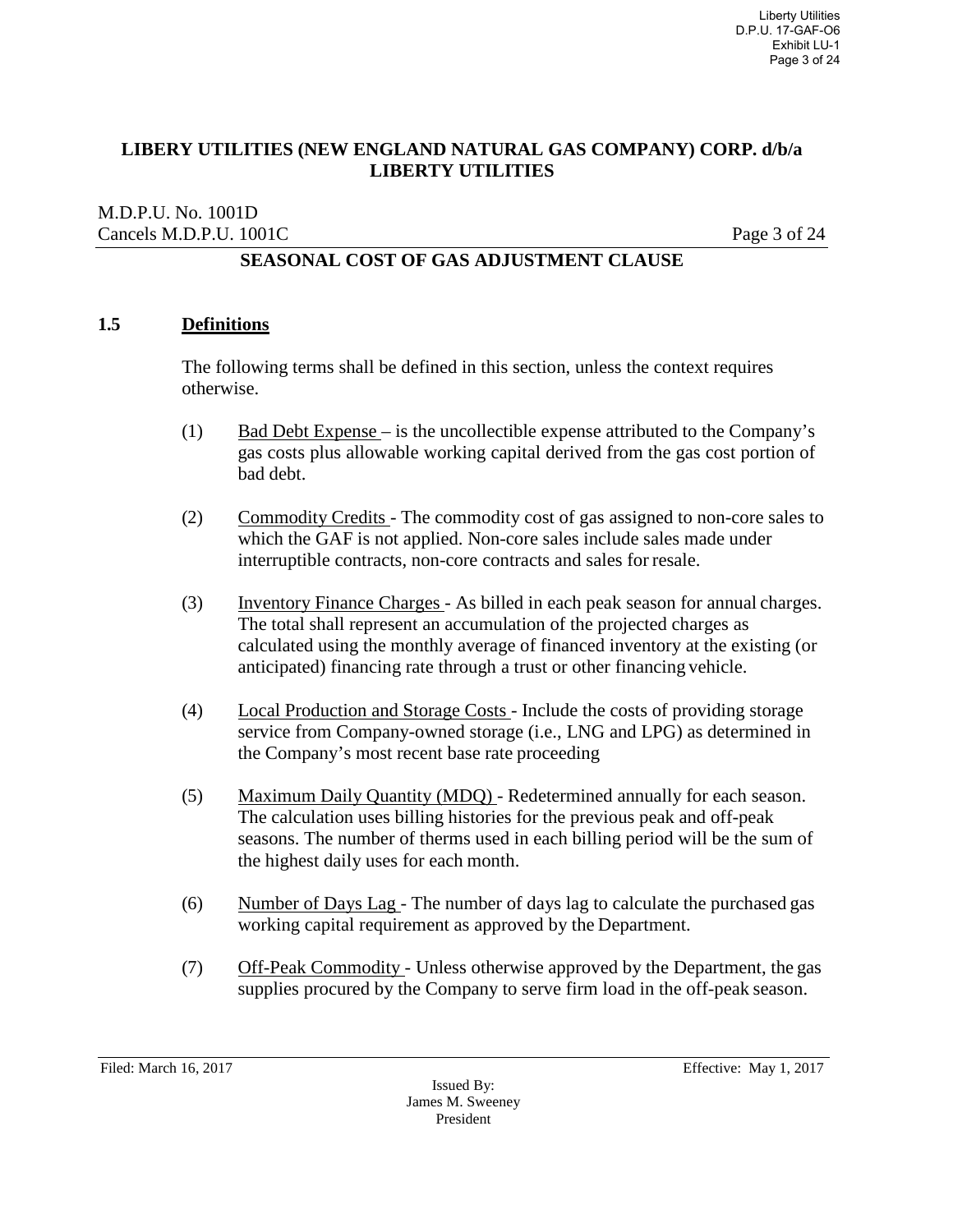#### M.D.P.U. No. 1001D Cancels M.D.P.U. 1001C Page 4 of 24

- (8) Off-Peak Demand Unless otherwise approved by the Department, the storage and transmission capacity procured by the Company to serve firm load in the off-peak season
- (9) Off-Peak Period Reconciliation Date Will be 60 days prior to the next offpeak period effective date.
- (10) Off-Peak Season The Company's off-peak season is the summer season of May through October.
- (11) Other Gas Supply Expenses Include the costs incurred by the Company in its most recent test year to procure and transport gas supplies to the Company's city gate.
- (12) Peak Commodity Unless otherwise approved by the Department, the gas supplies procured by the Company to serve firm load in the peak season.
- (13) Peak Demand Unless otherwise approved by the Department, the storage and transmission capacity procured by the Company to serve firm load in the peak season.
- (14) Peak Period Reconciliation Date Will be 60 days prior to the next peak period effective date.
- (15) Peak Season The Company's peak season is the winter heating season of November through April.
- (16) Proportional Responsibility Allocator Weighted monthly sendout-based allocator calculated in each CGA filing and used to allocate capacity charges or credits to seasons.
- (17) Purchased Gas Working Capital The allowable working capital derived from peak and off-peak, demand- and commodity-related costs.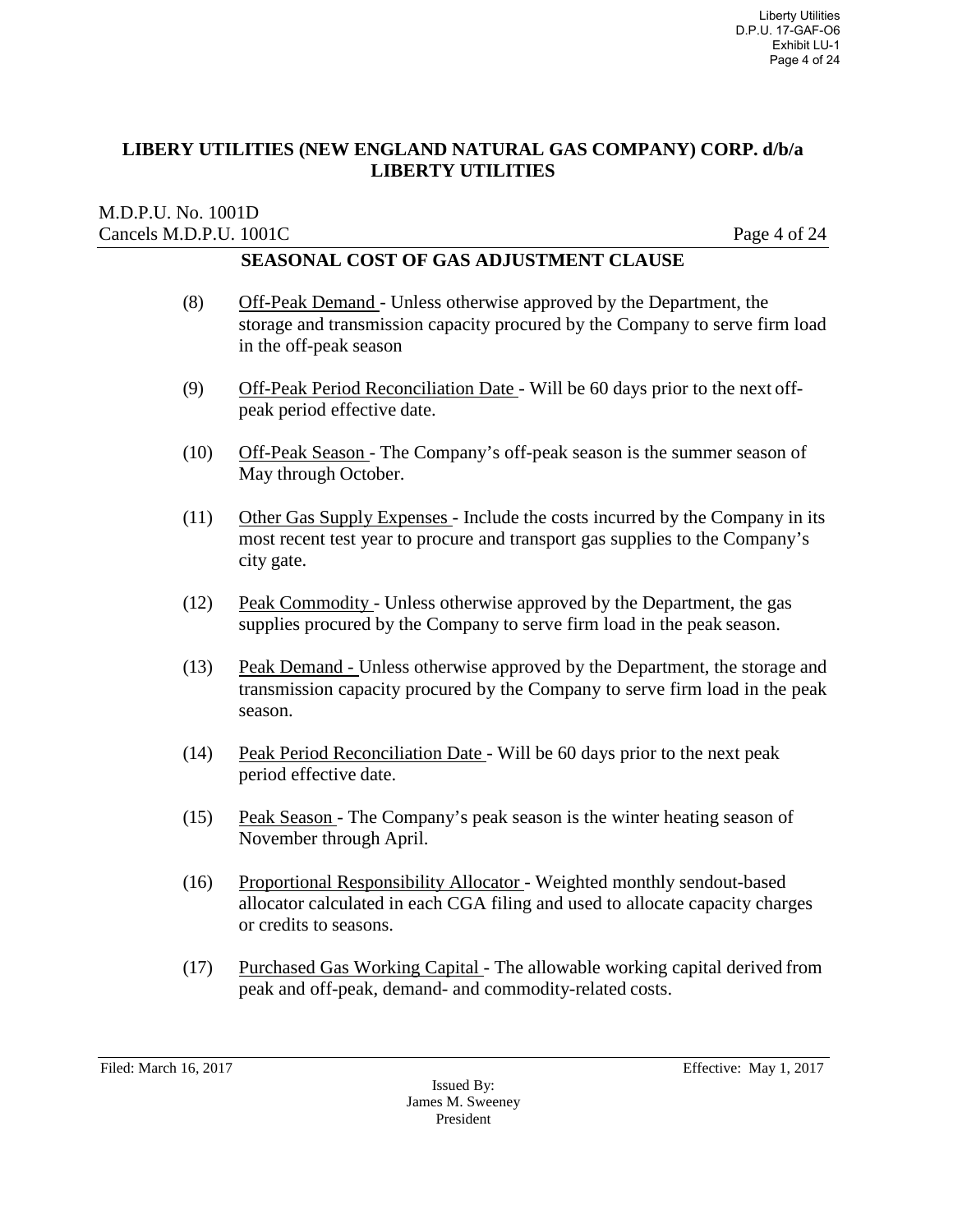#### M.D.P.U. No. 1001D Cancels M.D.P.U. 1001C Page 5 of 24

# **SEASONAL COST OF GAS ADJUSTMENT CLAUSE**

- (18) Tax Rate The combined state and federal income tax rate
- (19) Therm An amount of gas having a thermal content of 100,000 Btus
- (20) Weighted Cost of Capital The weighted cost of capital as set in the Company's most recent base rate case
- (21) Weighted Cost of Debt The weighted cost of debt as set in the Company's most recent base rate case.
- (22) Weighted Cost of Equity The weighted cost of equity as set in the Company's most recent base rate case.

#### **1.6 Gas Adjustment Factor Formulae**

The GAF shall be computed on a semiannual basis using forecasts of seasonal gas costs, carrying charges, sendout volumes, and sales volumes. Forecasts may be based on either historical data or Company projections but must be weather normalized. Any projections must be documented in full with each filing.

#### Peak GAF Formula

The Peak GAF shall be comprised of a gas cost peak demand factor and a gas cost peak commodity factor. Added to the sum of these factors are per-unit adjustments for fixed production and related overhead costs, other gas costs, bad debt costs, working capital allowances, reconciliation adjustments and supplier refunds.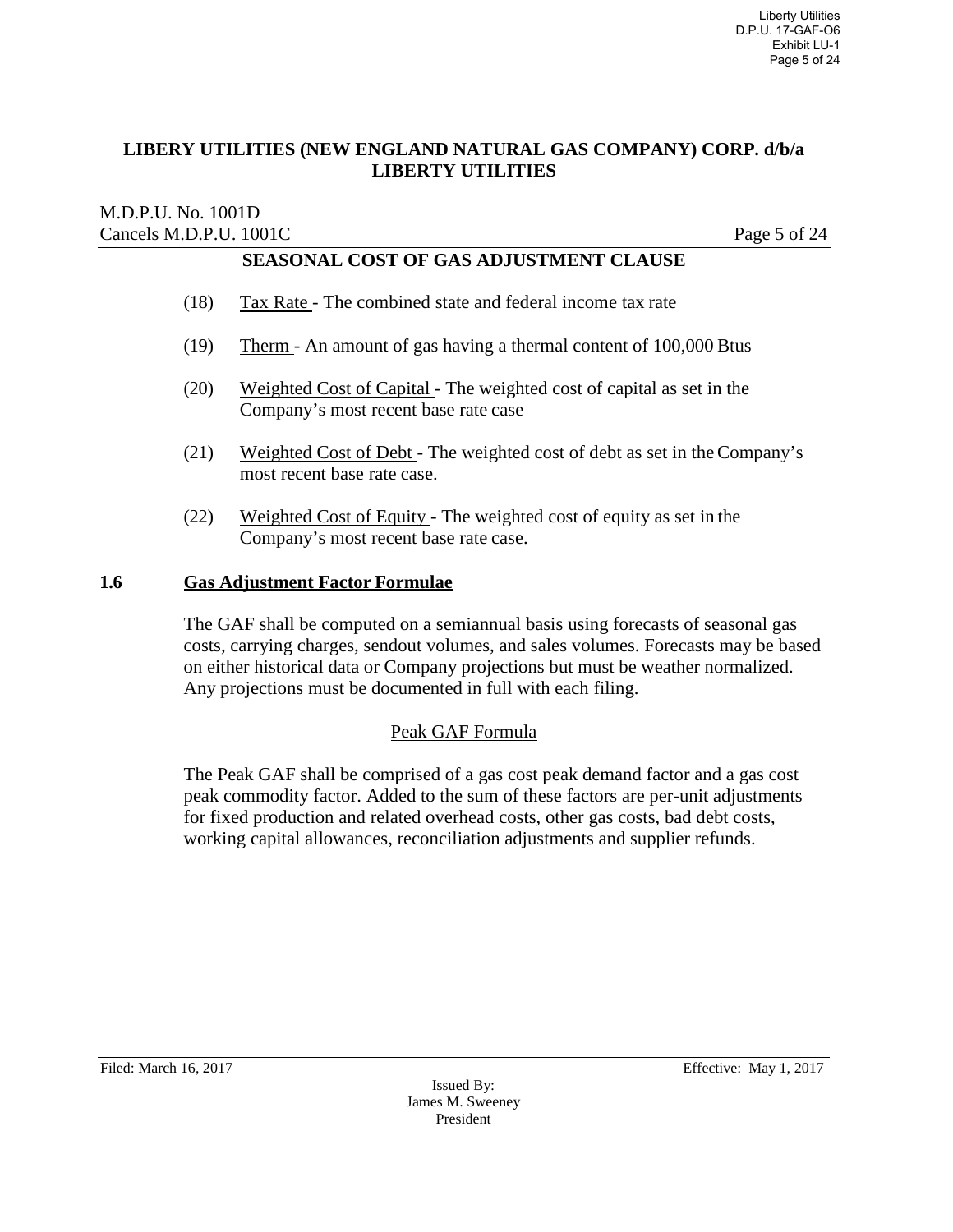## M.D.P.U. No. 1001D Cancels M.D.P.U. 1001C Page 6 of 24

| Peak GAF Formula $(GAF_p)$                                              |                                                        |
|-------------------------------------------------------------------------|--------------------------------------------------------|
| $GAF_P = DF_P + CF_p + FIXF_P + OGSF_P + BDF + WCF_P + RAp - R1d - R2d$ |                                                        |
| and:                                                                    |                                                        |
| $DF_p =$                                                                | $D_p$<br>P: Sales                                      |
| and:                                                                    |                                                        |
| $CF_p =$                                                                | $C_{p}$ $-$<br>P: Sales                                |
| and:                                                                    |                                                        |
| $FIXF_p =$                                                              | $\frac{FIX_p}{\sim}$<br>P: Sales                       |
| and:                                                                    |                                                        |
| $OGSF_p =$                                                              | $OGS_{p}$<br>P: Sales                                  |
| and:                                                                    |                                                        |
| $BDF =$                                                                 | $BD + BDR + BDWC$<br>P: Sales                          |
| and:                                                                    |                                                        |
| $BDWC =$                                                                | $BDWCreq x (CD + (CE/(1-TR))) + BDWCR$<br>T: Sales     |
| and:                                                                    |                                                        |
| $BDWCreq =$                                                             | BD x (DL/365)                                          |
| and:                                                                    |                                                        |
| $WCF_p =$                                                               | $[(WCA_p*CC)-(WCA_p*CD)] / (1-TR)]+(WCA_p*CD) + WCR_p$ |
|                                                                         |                                                        |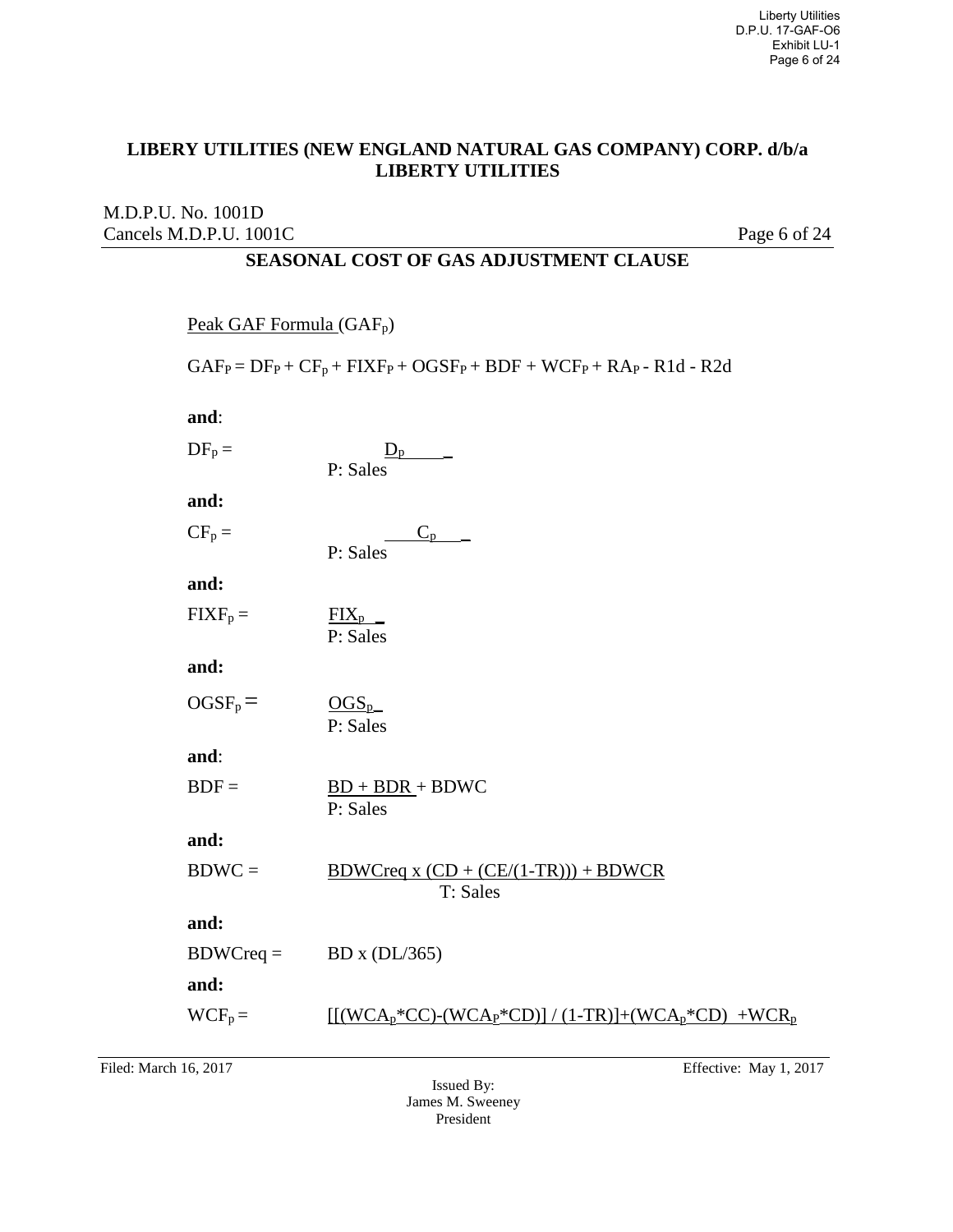## M.D.P.U. No. 1001D Cancels M.D.P.U. 1001C Page 7 of 24

# **SEASONAL COST OF GAS ADJUSTMENT CLAUSE**

P: Sales

| and:     |                                  |
|----------|----------------------------------|
| $WCA_p=$ | $(D_p + C_p + OGS_p) * (DL/365)$ |
| and:     |                                  |
| $C_P =$  | $PC$ - $COMP$                    |

#### **Where the Peak GAF formula terms have the following meanings:**

| $DF_p$            | Peak period gas cost demand factor.                                                                                                                                |
|-------------------|--------------------------------------------------------------------------------------------------------------------------------------------------------------------|
| $CF_{p}$          | Peak period gas cost commodity factor.                                                                                                                             |
| $\text{FIXF}_{p}$ | Peak period production-related fixed gas cost factor.                                                                                                              |
| $OGSF_p$          | Other gas supply expense factor associated with the procurement and<br>transportation of gas supplies in the peak period.                                          |
| $WCF_p$           | Working capital allowable per peak sales volume associated with gas<br>charges allocated to the peak period.                                                       |
| <b>BD</b>         | Bad Debt Expense – the uncollectible expense attributed to the<br>Company's gas costs.                                                                             |
| <b>BDF</b>        | Bad Debt Expense Factor – the allowable cost per unit collection note<br>derived from the bad debt expense.                                                        |
| <b>BDR</b>        | Bad Debt Expense Reconciliation Adjustment - the balance in Account<br>175.50, inclusive of the associated Account 175.50 interest, as outlined<br>in Section 8.0. |
| <b>BDWC</b>       | Bad Debt Expense Working Capital Allowance – the allowable working                                                                                                 |
|                   |                                                                                                                                                                    |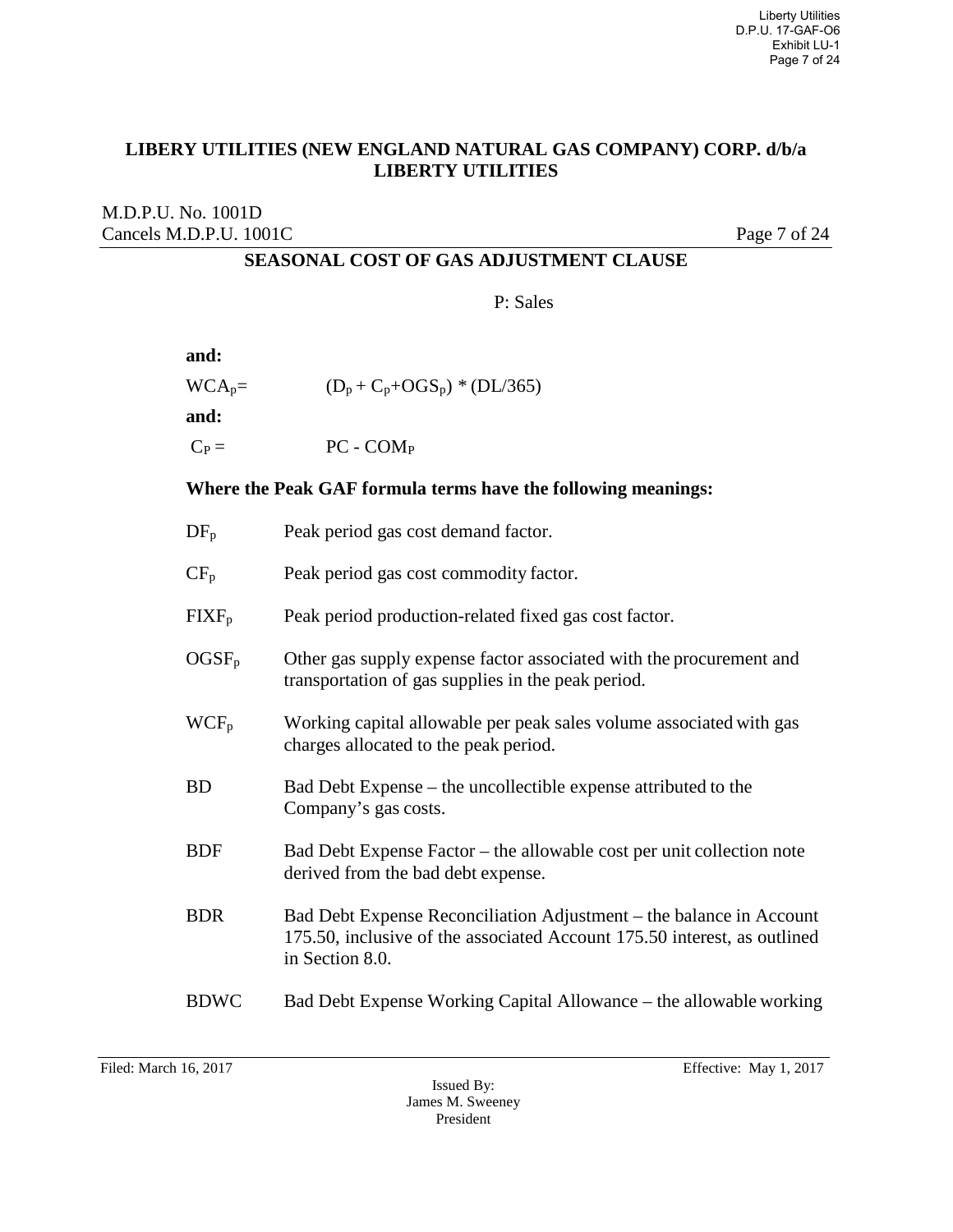#### M.D.P.U. No. 1001D Cancels M.D.P.U. 1001C Page 8 of 24

|                        | capital cost per-unit collection rate derived from the Bad Debt Expense<br>Working Capital Requirement.                                                                    |
|------------------------|----------------------------------------------------------------------------------------------------------------------------------------------------------------------------|
| <b>BDWCR</b>           | Bad Debt Expense Working Capital Requirement – the allowable<br>working capital derived from the Bad Debt Expense.                                                         |
| <b>BDWCreq</b>         | Bad Debt Expense Working Capital Reconciliation Adjustment – the<br>sum of the balance in Account 176.50 as outlined in Section 8.0.                                       |
| RA <sub>p</sub>        | Peak period reconciliation adjustment inclusive of associated interest.                                                                                                    |
| R1d, R2d               | Per-unit supplier refunds from pipeline charges.                                                                                                                           |
| $\rm D_{p}$            | Demand charges in the peak period.                                                                                                                                         |
| P:Sales                | Forecasted sales volumes associated with the peak period.                                                                                                                  |
| $\overline{C}_{p}$     | Commodity charges allocated to firm customers in the peak period.                                                                                                          |
| $\overline{FIX}_p$     | Peak period production-related fixed gas costs as determined in last base<br>rate case.                                                                                    |
| $\rm{OGS}_p$           | Other gas supply expenses associated with the procurement and<br>transportation of gas supplies in the peak period.                                                        |
| $PR_p$                 | Proportional Responsibility Allocator - weighted monthly sendout-based<br>allocator calculated in each GAF filing and used to allocate capacity<br>charges to peak season. |
| $WCA_p$                | Peak period demand and commodity charges allowable for peak period<br>working capital application.                                                                         |
| $\overline{\text{CC}}$ | Weighted cost of capital.                                                                                                                                                  |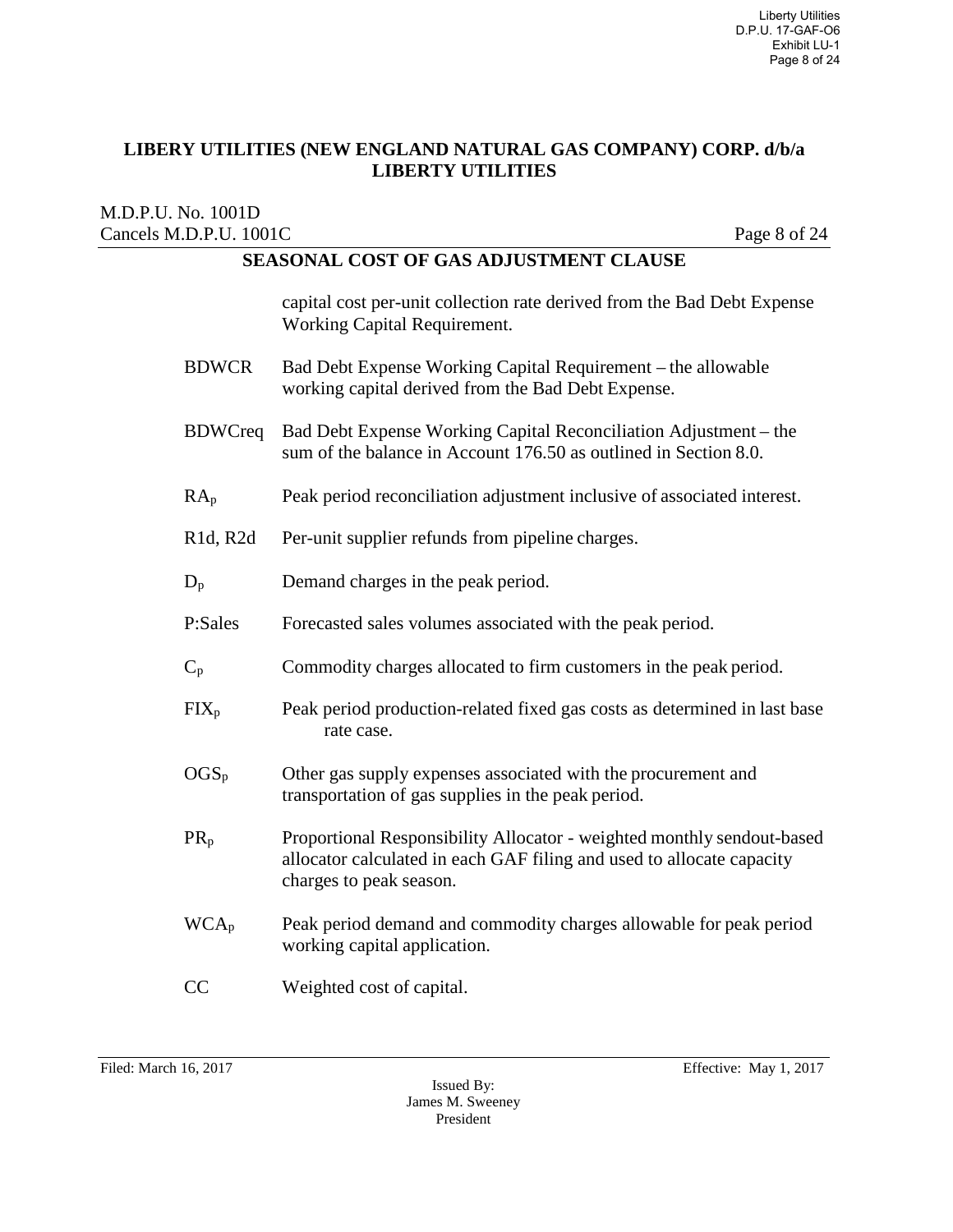#### M.D.P.U. No. 1001D Cancels M.D.P.U. 1001C Page 9 of 24

| <b>SEASONAL COST OF GAS ADJUSTMENT CLAUSE</b> |                                                                                                      |
|-----------------------------------------------|------------------------------------------------------------------------------------------------------|
| CD                                            | Weighted cost of debt.                                                                               |
| <b>CE</b>                                     | Weighted cost of equity.                                                                             |
| WCR <sub>p</sub>                              | Peak period working capital reconciliation adjustment.                                               |
| $TR =$                                        | Combined tax rate.                                                                                   |
| DL                                            | Number of days lag from the purchase of gas from supplier to the<br>payment by customers.            |
| PC                                            | Commodity charges assigned to the peak period.                                                       |
| COM <sub>p</sub>                              | The peak period commodity cost of gas assigned to non-core sales to<br>which the GAF is not applied. |
| Tvol                                          | Total forecasted annual firm sales volumes.                                                          |

#### Off-Peak GAF Formula

The Off-Peak GAF shall be comprised of a gas cost off-peak demand factor and a gas cost off-peak commodity factor. Added to the sum of these factors are per-unit adjustments for fixed production and related overhead costs, other gas costs, bad debt expense, working capital allowances, reconciliation adjustments and supplier refunds.

Off-Peak GAF Formula (GAFop)

OP: Sales

 $GAF_{op} = DF_{op} + CF_{op} + FIXF_{op} + OGSF_{op} + BDF + WCF_{op} + RA_{op} - R1d - R2d$ 

**and:**

 $DF_{op} = \underline{D_{op}}$ 

Filed: March 16, 2017 **Effective:** May 1, 2017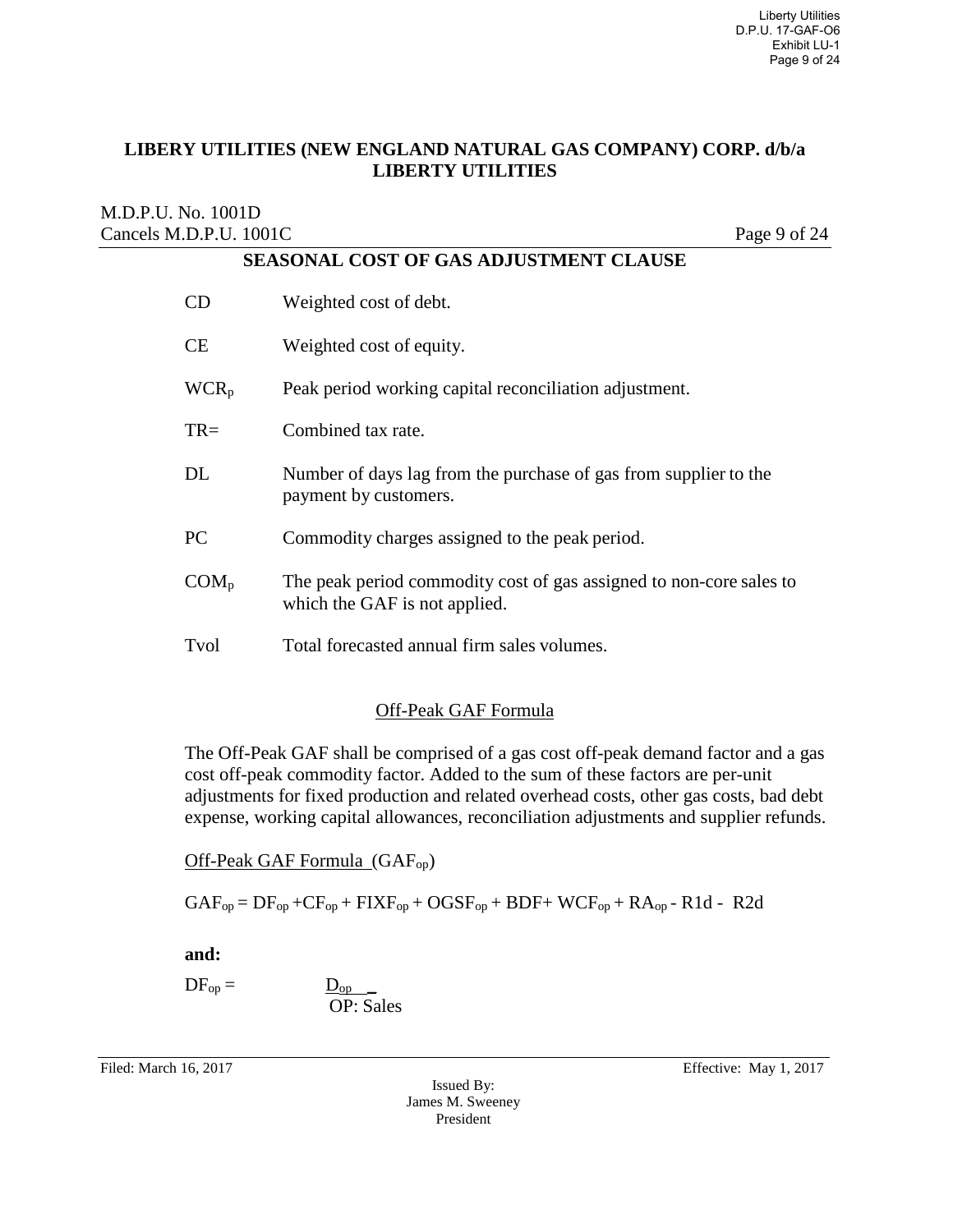#### M.D.P.U. No. 1001D Cancels M.D.P.U. 1001C Page 10 of 24

## **SEASONAL COST OF GAS ADJUSTMENT CLAUSE**

| and:                        |                                                                                   |
|-----------------------------|-----------------------------------------------------------------------------------|
| $CF_{op} =$                 | $C_{op}$<br><b>OP</b> : Sales                                                     |
| and                         |                                                                                   |
| $\text{FIXF}_{\text{op}} =$ | $FI\underline{X}_{op}$<br><b>OP</b> : Sales                                       |
| and:                        |                                                                                   |
| $OGSF_{op} =$               | $\overline{\text{OGS}_{\text{op}}}\_$<br><b>OP</b> : Sales                        |
| and:                        |                                                                                   |
| $BDF =$                     | $BD+BDR + BDWC$<br>P: Sales                                                       |
| and:                        |                                                                                   |
| $BDWC =$                    | $BDWCreq x (CD + (CE/(1 - TR))) + BDWCR$<br>T: Sales                              |
| and:                        |                                                                                   |
| $BDWC_{req} =$              | BD x (DL/365)                                                                     |
| and:                        |                                                                                   |
| $WCF_{op} =$                | $[(WCA_{op}*CC)-(WCAP*CD)] / (1-TR)]+(WCA_{op}*CD)+WCR_{op}$<br><b>OP</b> : Sales |
| and                         |                                                                                   |
| $WCAop =$                   | $(D_{\text{op}} + C_{\text{op}} + OGS_{\text{op}})$ *(DL/365)                     |
| and:                        |                                                                                   |
| $C_{op} =$                  | OPC - COM $_{op}$                                                                 |

## **Where the Off Peak formula terms have the following meanings:**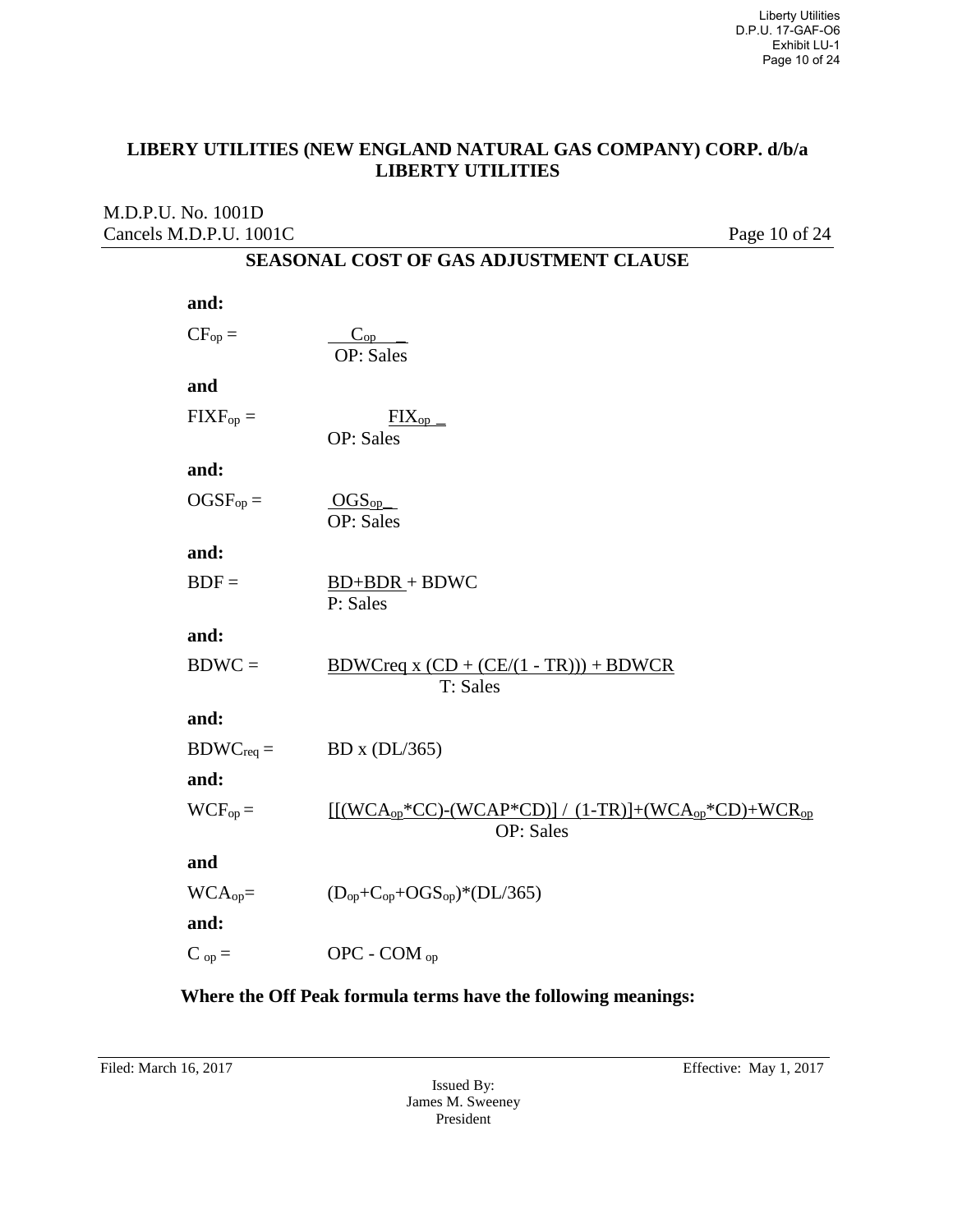#### M.D.P.U. No. 1001D Cancels M.D.P.U. 1001C Page 11 of 24

| $DF_{op}$                                                                                                                | Off-peak period gas cost demand factor.                                                                                                                                       |
|--------------------------------------------------------------------------------------------------------------------------|-------------------------------------------------------------------------------------------------------------------------------------------------------------------------------|
| $CF_{op}$                                                                                                                | Off-peak period gas cost commodity factor.                                                                                                                                    |
| $\text{FIXF}_{\text{op}}$                                                                                                | Off-peak period production-related fixed gas cost.                                                                                                                            |
| $OGSF_{op}$                                                                                                              | Other gas supply expense factor associated with the procurement and<br>transportation of gas supplies in the off-peak period.                                                 |
| WCF <sub>op</sub>                                                                                                        | Working capital allowable per off-peak sales volume associated with gas<br>charges allocated to the off-peak period.                                                          |
| <b>BD</b>                                                                                                                | Bad Debt Expense – the uncollectible expense attributed to the Company's<br>gas costs.                                                                                        |
| <b>BDF</b>                                                                                                               | Bad Debt Expense Factor – the allowable cost per unit collection note<br>derived from the bad debt expense.                                                                   |
| <b>BDR</b>                                                                                                               | Bad Debt Expense Reconciliation Adjustment – the balance in Account<br>175.50, inclusive of the associated Account 175.50 interest, as outlined in<br>Section 8.0.            |
| BDWCR Bad Debt Expense Working Capital Requirement – the allowable working<br>capital derived from the Bad Debt Expense. |                                                                                                                                                                               |
| <b>BDWC</b>                                                                                                              | Bad Debt Expense Working Capital Allowance – the allowable working<br>capital cost per-unit collection rate derived from the Bad Debt Expense<br>Working Capital Requirement. |
|                                                                                                                          | $BDWC_{\text{req}}$ Bad Debt Expense Working Capital Reconciliation Adjustment – the sum<br>of the balance in Account 176.50 as outlined in Section 8.0.                      |
| RA <sub>op</sub>                                                                                                         | Off-peak period reconciliation adjustment inclusive of associated interest.                                                                                                   |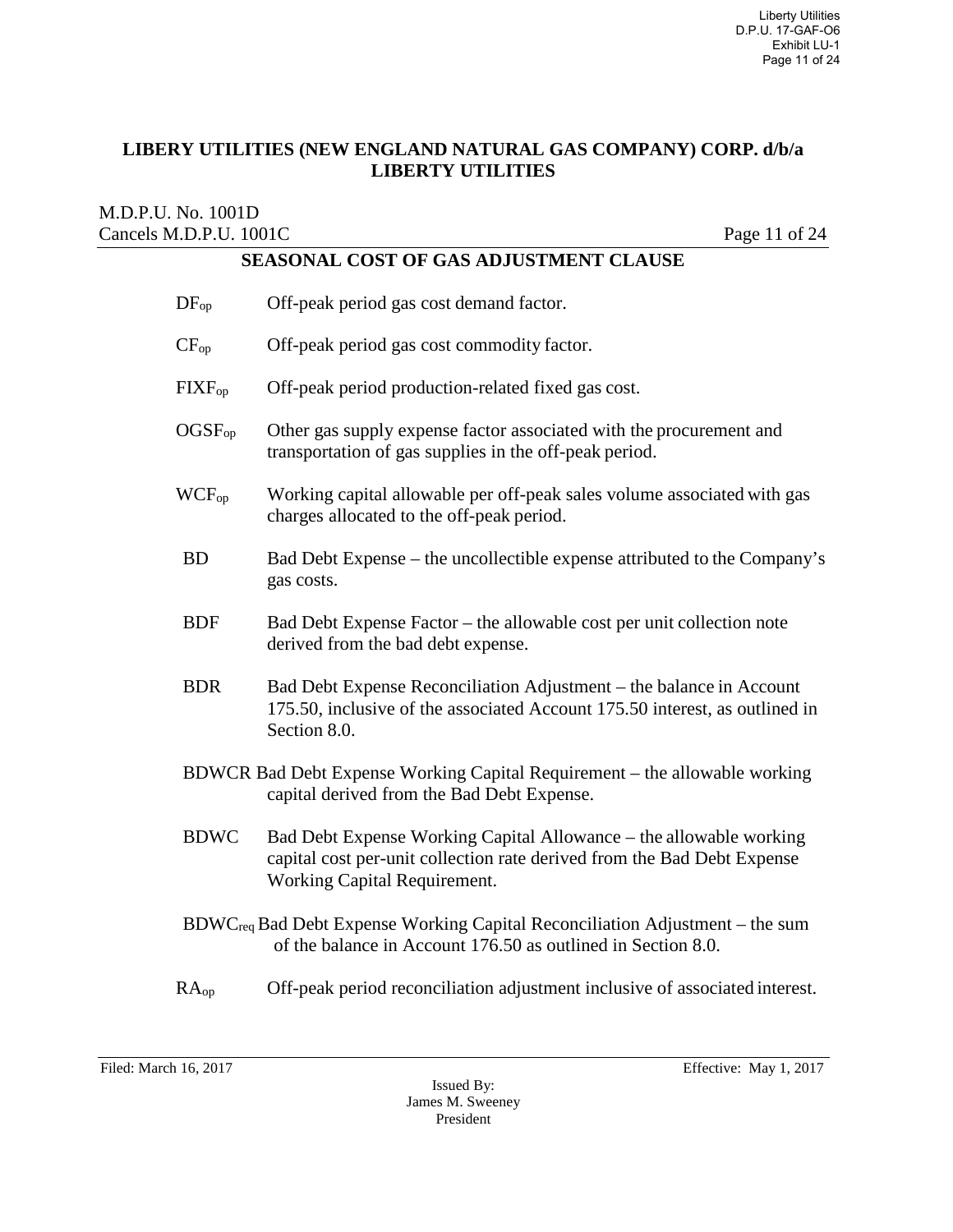#### M.D.P.U. No. 1001D Cancels M.D.P.U. 1001C Page 12 of 24

|                          | R1d, R2d Per-unit supplier refunds from pipeline charges.                                                                                                                      |
|--------------------------|--------------------------------------------------------------------------------------------------------------------------------------------------------------------------------|
| $\mathrm{D_{op}}$        | Demand charges in the off-peak period.                                                                                                                                         |
| OP:Sales                 | Forecasted sales volumes associated with the off-peak period.                                                                                                                  |
| $C_{op}$                 | Commodity charges allocated to firm customers in the off-peak period.                                                                                                          |
| $\text{FIX}_{\text{op}}$ | Off-Peak period production-related fixed gas costs as determined in last<br>base rate case.                                                                                    |
| $\mathrm{OGS_{op}}$      | Other gas supply expenses associated with the procurement and<br>transportation of gas supplies in the off-peak period.                                                        |
| $\rm PR_{op}$            | Proportional Responsibility Allocator - weighted monthly sendout-based<br>allocator calculated in each GAF filing and used to allocate capacity<br>charges to off-peak season. |
| WCA <sub>op</sub>        | Off-peak period demand and commodity charges allowable for off-peak<br>period working capital application.                                                                     |
| $\overline{\text{CC}}$   | Weighted cost of capital.                                                                                                                                                      |
| CD                       | Weighted cost of debt.                                                                                                                                                         |
| <b>CE</b>                | Weighted cost of equity.                                                                                                                                                       |
| <b>WCR</b> <sub>op</sub> | Off-peak period working capital reconciliation adjustment.                                                                                                                     |
| TR                       | Combined tax rate.                                                                                                                                                             |
| DL                       | Number of days lag from the purchase of gas from supplier to the payment<br>by customers.                                                                                      |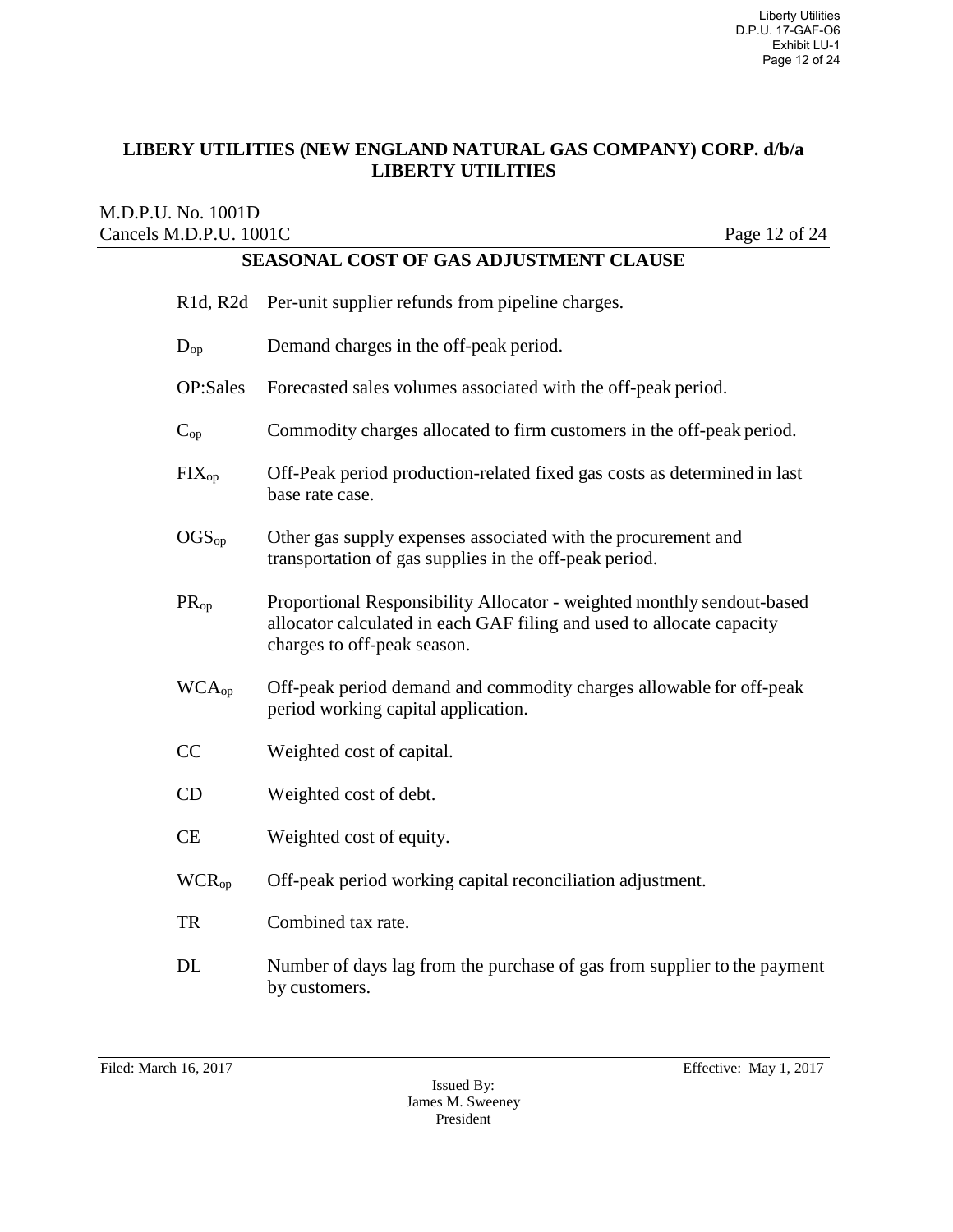#### M.D.P.U. No. 1001D Cancels M.D.P.U. 1001C Page 13 of 24 **SEASONAL COST OF GAS ADJUSTMENT CLAUSE**

OPC Commodity charges assigned to the off-peak period.  $COM<sub>op</sub>$  The off-peak period commodity cost of gas assigned to non-core sales to which the GAF is not applied.

T:Sales Total forecasted annual firm sales volumes.

#### **1.7 Gas Suppliers' Refunds - Account 242**

Refund programs shall be initiated with each semiannual GAF filing and shall remain in effect for a period of one year. The refunds will be reflected as a credit in the semiannual calculation of the GAF. The total dollars to be placed into a given refund program shall be net of over/under-returns from expired programs plus moneys received from suppliers since the previous program was initiated. Monies to be refunded through each program shall be segregated and distributed volumetrically, producing per-unit refund factors that will return the principal amount with interest as calculated using the prime lending rate.

#### **1.8 Reconciliation Adjustments - Account 175**

- (1) The following definitions pertain to reconciliation adjustment calculations:
	- (a) Capacity Costs allowable per Peak Demand shall be:
		- i. Charges associated with upstream storage and transmission capacity procured by the Company to serve firm load in the peak season.
		- ii. Charges associated with transmission capacity procured by the Company to serve base load requirements in the peak season.
		- iii. Charges associated with upstream storage and transmission capacity procured by the Company to serve firm load in excess of base load requirements in the peak period, plus a reallocation of a portion of such charges incurred in the off-peak season to serve firm load.
		- iv. Charges associated with peaking, production and storage capacity to serve firm load in the peak season from the Company's most recent test year and allocated to firm sales storage service.
		- v. Capacity Credits or economic benefits associated with capacity release, non-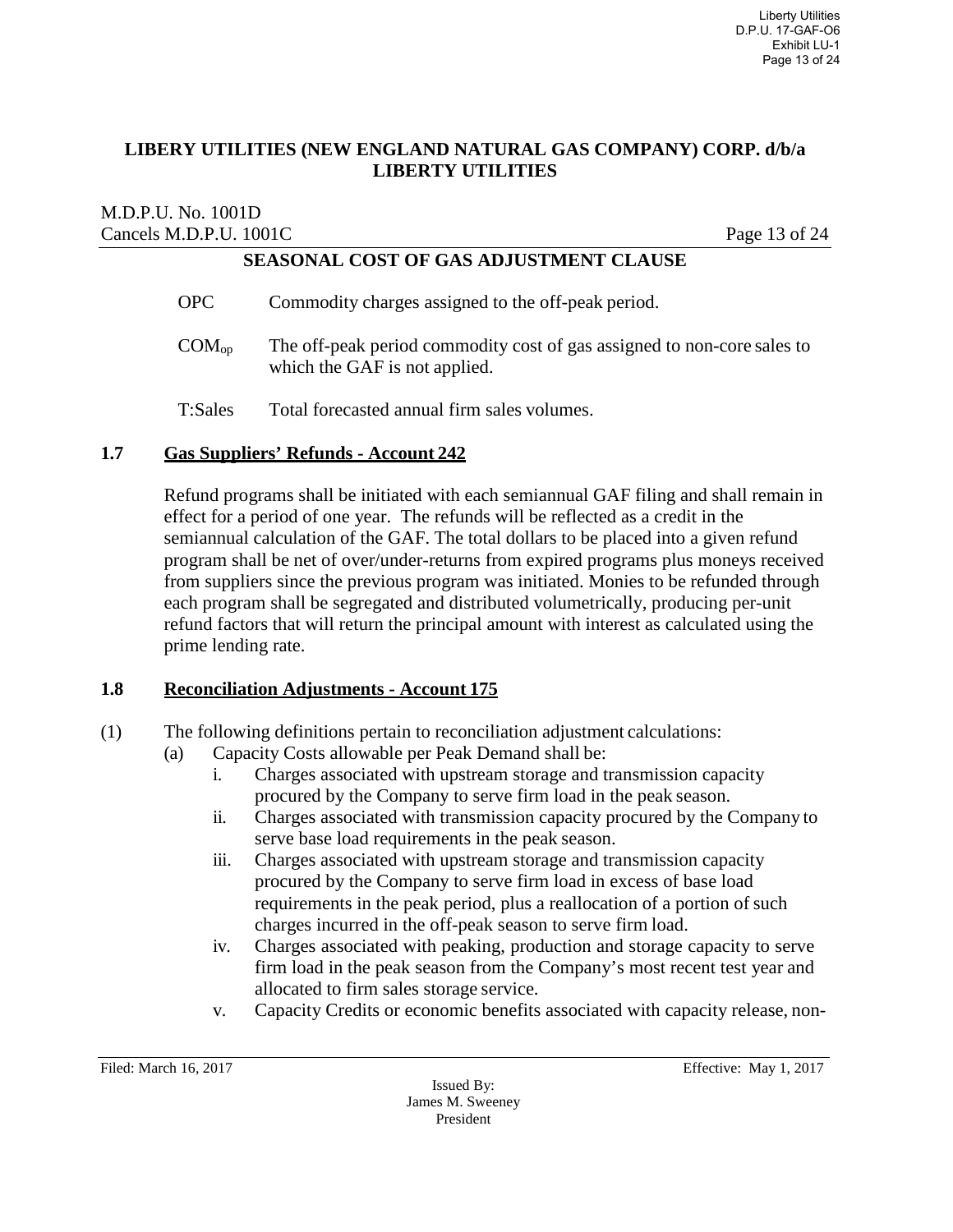M.D.P.U. No. 1001D Cancels M.D.P.U. 1001C Page 14 of 24

## **SEASONAL COST OF GAS ADJUSTMENT CLAUSE**

traditional off-system sales for resale and non-core margins allocated to the firm sales service, subject to the treatment specified in Section 1.14.

- vi. Peak demand carrying charges.
- (b) Gas Costs allowable per Peak Commodity shall be:
	- i. Charges associated with gas supplies, including any applicable taxes, procured by the Company to serve firm load in the peak season, plus a reallocation of LNG boil-off costs from the off-peak season, determined by the product of the difference in the average cost of pipeline purchases during the off-peak period and the average cost of LNG boil-off in the off-peak period times the LNG boil-off volumes purchased in the off-peak period, less the cost of injections and liquefaction into storage.
	- ii. Credit non-core commodity costs assigned to non-core customers to which the CGAC does not apply.
	- iii. Inventory finance charges (FC).
	- iv. Peak commodity carrying charges.
- (c) Capacity Costs allowable per Off-Peak Demand shall be:
	- i. Charges associated with transmission capacity procured by the Company to serve base load requirements in the off-peak season.
	- ii. Charges associated with upstream storage and transmission capacity procured by the Company to serve firm load in excess of base load requirements in the off-peak period.
	- iii. Charges associated with off-peak production and storage capacity to serve firm load in the off-peak season from the Company's most recent test year and allocated to firm sales service.
	- iv. Off-peak demand carrying charges.
- (d) Gas Costs allowable per Off-Peak Commodity shall be:
	- i. Charges associated with gas supplies, including any applicable taxes, procured by the Company to serve firm load in the off-peak season, less the reallocation of LNG boil-off costs determined by the product of the difference in the average cost of pipeline purchases during the off-peak period and the average cost of LNG boil-off in the off-peak period times the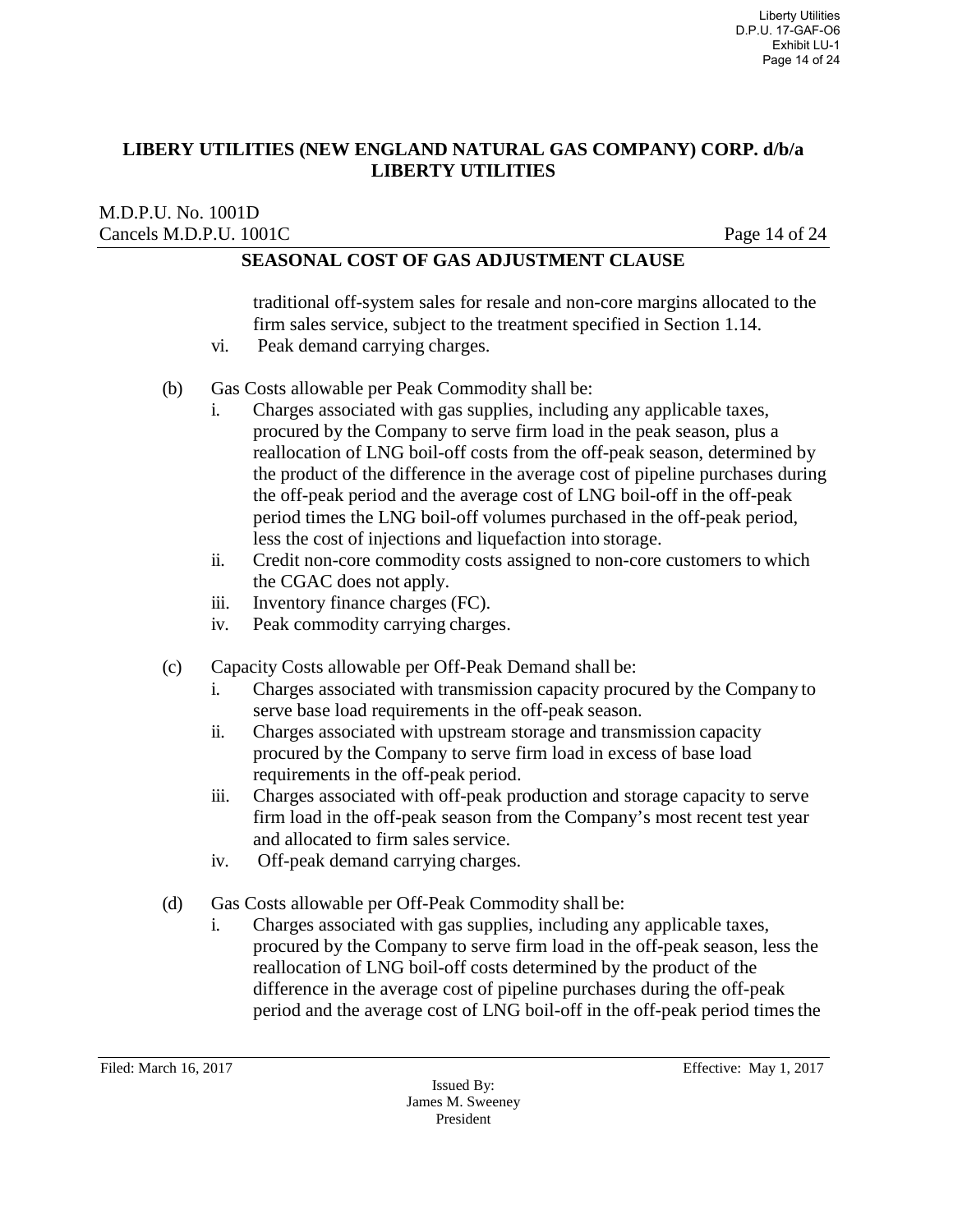#### M.D.P.U. No. 1001D Cancels M.D.P.U. 1001C Page 15 of 24

## **SEASONAL COST OF GAS ADJUSTMENT CLAUSE**

LNG boil-off volumes purchased in the off-peak period, less the cost of injections and liquefactions into storage.

- ii. Credit non-core commodity costs associated with non-core sales to which the GAF is not applied.
- iii. Off-peak commodity carrying charges.
- (e) Gas Costs allowable per Bad Debt shall be:
	- i. Un-collectable gas costs incurred by the Company to serve firm sales load, as determined by deriving the portion of actual net write-offs associated with gas cost collections.
	- ii. Account 175.5 Bad Debt carrying charges.
	- iii. Working Capital Gas Costs Allowable per Bad Debt Formula, which shall be charges associated with bad debt incurred by the Company to serve firm sales load and applied to the working capital formula.

#### (2) Calculations of the Reconciliation Adjustments

Account 175 contains the accumulated difference between gas cost revenues and the actual monthly gas costs incurred by the Company. The Company shall separate Account 175 into Peak Demand (Account 175.1), Peak Commodity (Account 175.2), Off-Peak Demand (Account 175.3), Off-Peak Commodity (Account 175.4) and Bad Debt (Account 175.5). Account 175.1 shall contain the accumulated difference between revenues toward capacity costs calculated by multiplying the Peak Demand Factor  $(DF_p)$ plus the peak period Fixed Production Expense Factor (FIXF  $_{p}$ ) times monthly firm sales volumes, and the total capacity costs allowable per the peak demand formula. Account 175.2 shall contain the accumulated difference between revenues toward gas costs as calculated by multiplying the Peak Commodity Factor  $(CF_p)$  plus the peak period Other Gas Supply Expense Factor (OGSF  $_p$ ) times monthly firm sales volumes, and the total commodity costs allowable per the peak commodity formula. Account 175.3 shall contain the accumulated difference between revenues toward capacity costs calculated by multiplying the Off-Peak Demand Factor  $(DF_{op})$  plus the off-peak period Fixed Production Expense Factor ( $\text{FIXF}_{op}$ ) times monthly firm sales volumes, and the total capacity costs allowable per the off-peak demand formula. Account 175.4 shall contain the accumulated difference between revenues toward gas costs as calculated by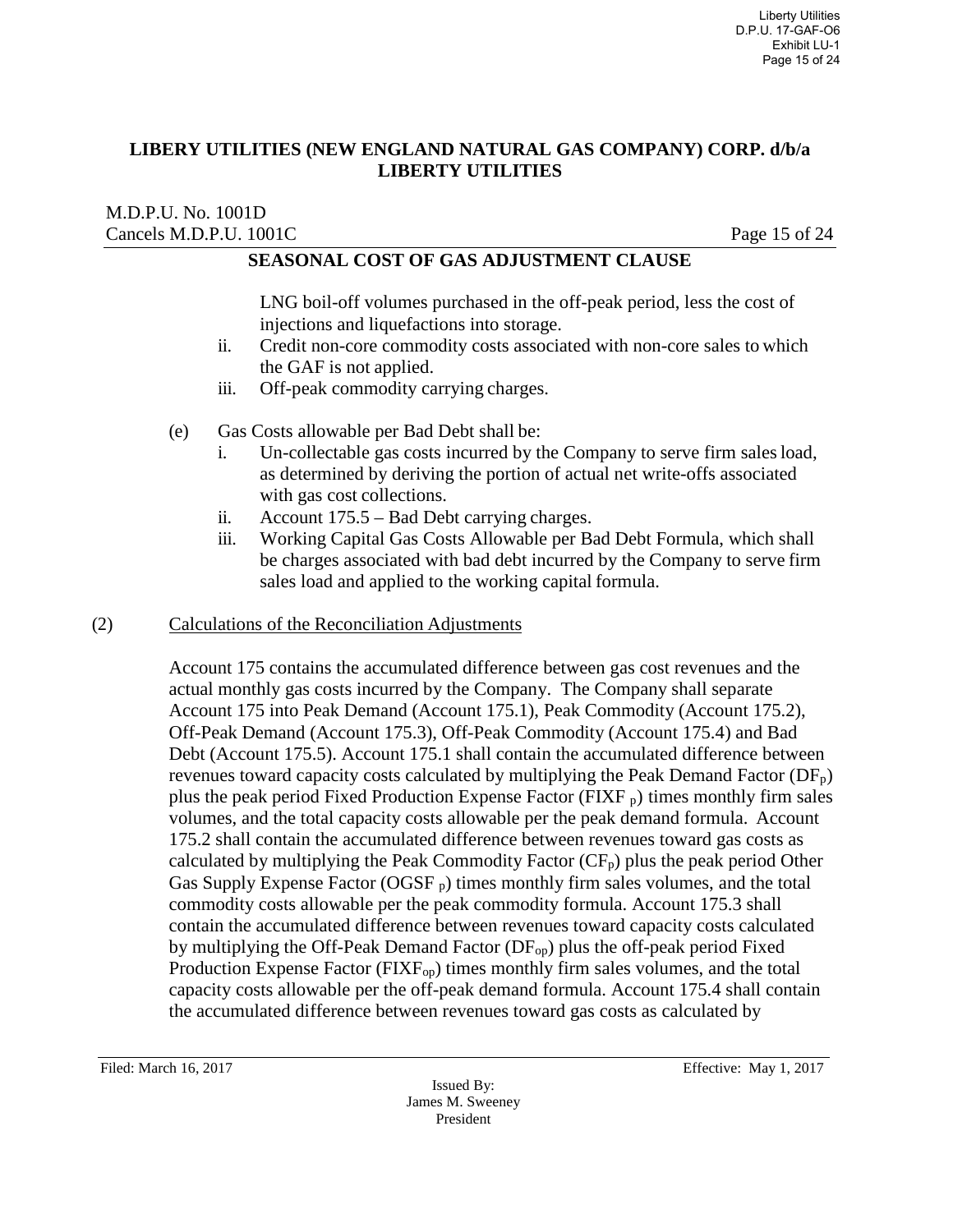#### M.D.P.U. No. 1001D Cancels M.D.P.U. 1001C Page 16 of 24

## **SEASONAL COST OF GAS ADJUSTMENT CLAUSE**

multiplying the Off-Peak Commodity Factor  $(CF_{op})$  plus the Off-Peak Other Gas Supply Expense Factor  $(OGSF_{op})$  times monthly firm sales volumes, and the total commodity costs allowable per the off-peak commodity formula. Account 175.5 shall contain the accumulated difference between the bad debt expense allowable per the base formula, and the revenue collected through the operation of this rate schedule. Interest shall be calculated on the monthly balance of this account using the prime lending rate and then shall be added to each end of month balance.

Interest shall be calculated on the average monthly balance of each sub account using the prime lending rate, and then added to each end-of-the-month balance. The Peak Reconciliation Adjustment Factor  $(RA_p)$  shall be determined for use in the peak GAF calculation by dividing the sum of the peak demand account (175.1) and commodity account (175.2) balances as of the peak reconciliation date, by the forecasted sales volume associated with the peak period. The Off-Peak Reconciliation Adjustment Factor  $(RA_{op})$  shall be determined for use in the off-peak GAF calculation by dividing the sum of the off-peak account (175.3) and commodity account (175.4) balances as of the off-peak reconciliation date, by the forecasted sales volume associated with the offpeak period. The Bad Debt Reconciliation Adjustment Factor (BDR) shall be determined for use in the peak and off-peak GAF calculation by dividing the sum of the account (175.5) balances as of the peak and off-peak reconciliation dates, by the forecasted sales volume associated with the peak and off-peak periods.

The peak period reconciliation filing date shall be on September 1 of each year.

The off-peak period reconciliation filing date shall be on March 1 of each year.

## **1.9 Reconciliation Adjustments - Purchased Gas Working Capital - Account 176**

- (1) The following definitions pertain to reconciliation adjustment calculations:
- (a) Working Capital Gas Costs allowable per Peak Demand shall be:
	- i. Charges associated with upstream storage and transmission capacity procured by the Company to serve firm load in the peak season.
	- ii. Charges associated with transmission capacity procured by the Company to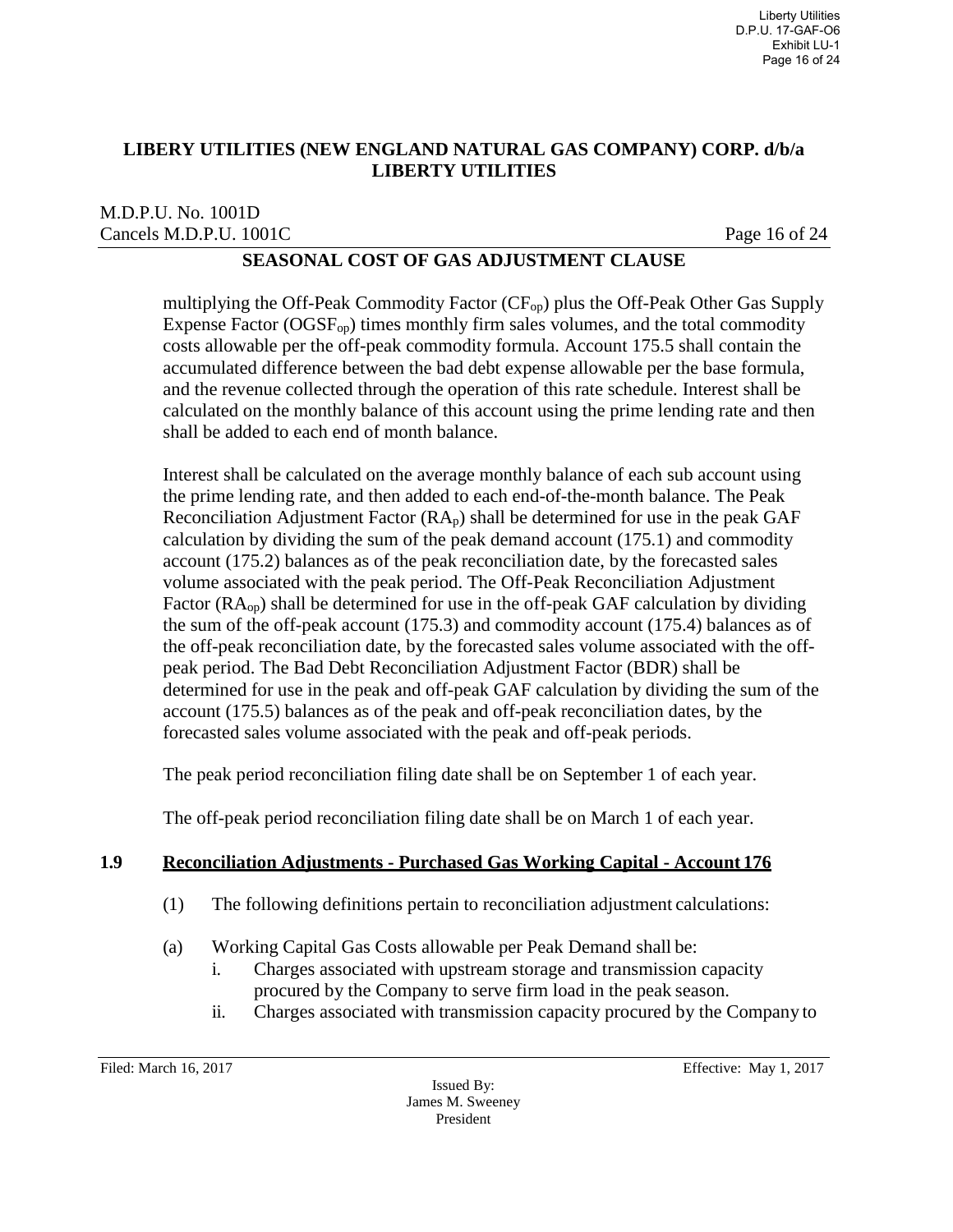#### M.D.P.U. No. 1001D Cancels M.D.P.U. 1001C Page 17 of 24

#### **SEASONAL COST OF GAS ADJUSTMENT CLAUSE**

serve base load requirements in the peak season.

- iii. Charges associated with upstream storage and transmission capacity procured by the Company to serve firm load in excess of base load requirements in the peak period, plus a reallocation of a portion of such charges incurred in the off-peak season to serve firm load.
- iv. Carrying charges.
- (b) Working Capital Gas Costs allowable per Peak Commodity shall be:
	- i. Charges associated with gas supplies, including any applicable taxes, procured by the Company to serve firm load in the peak season, plus a reallocation of LNG boil-off costs from the off-peak season, determined by the product of the difference in the average cost of pipeline purchases during the off-peak period and the average cost of LNG boil-off in the off-peak period times the LNG boil-off volumes purchased in the off-peak period, less the cost of injections and liquefaction into storage.
		- ii. Carrying charges.
- (c) Working Capital Gas Costs allowable per Off-Peak Demand shall be:
	- i. Charges associated with transmission capacity procured by the Company to serve base load requirements in the off-peak season.
	- iii. Charges associated with upstream storage and transmission capacity procured by the Company to serve firm load in excess of base load requirements in the off-peak period.
	- iii. Carrying charges.
- (d) Working Capital Gas Costs allowable per Off-Peak Commodity shall be:
	- i. Charges associated with gas supplies, including any applicable taxes, procured by the Company to serve firm load in the off-peak season, less the reallocation of LNG boil-off costs determined by the product of the difference in the average cost of pipeline purchases during the off-peak period and the average cost of LNG boil-off in the off-peak period times the LNG boil-off volumes purchased in the off-peak period, less the cost of injections and liquefactions into storage.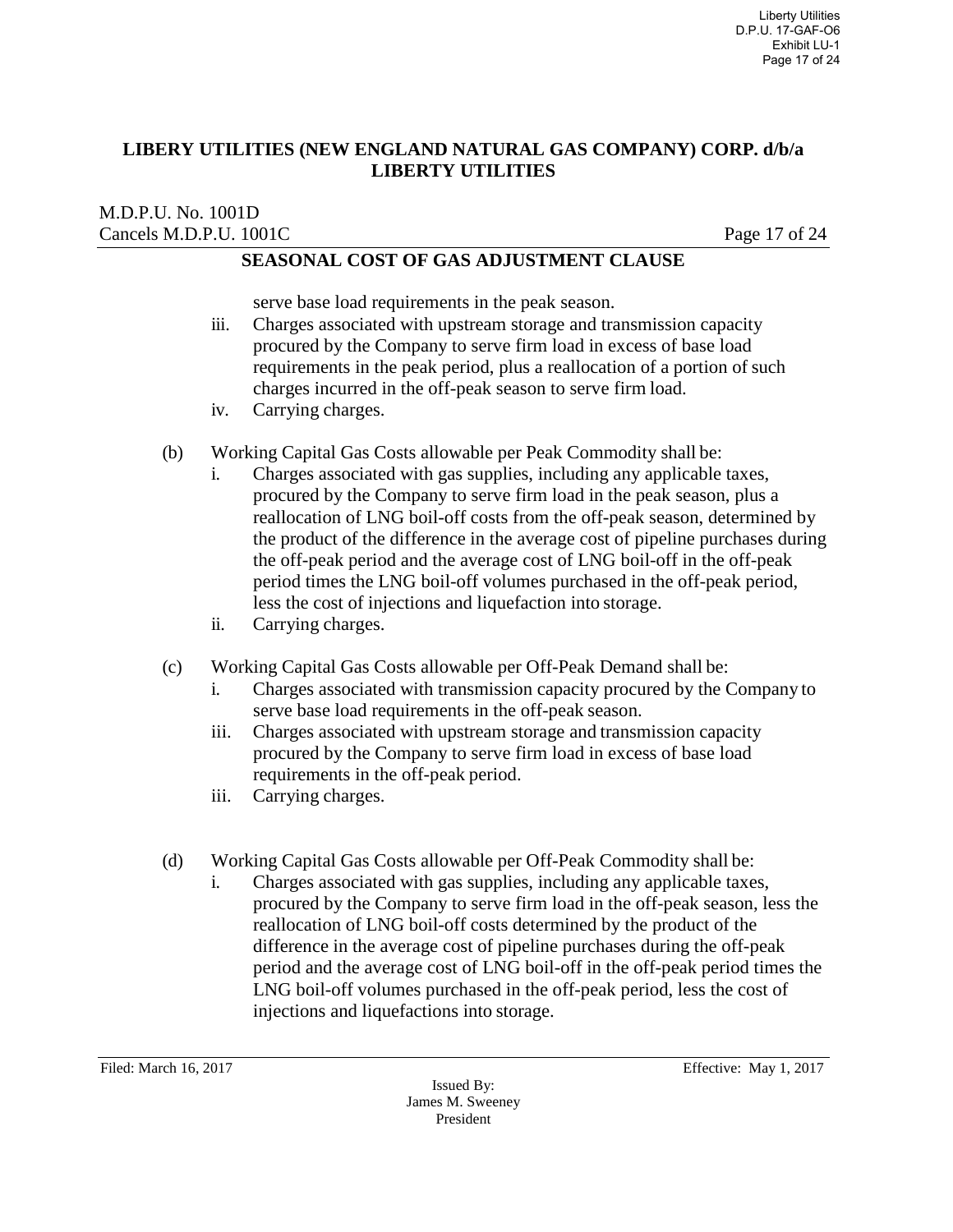#### M.D.P.U. No. 1001D Cancels M.D.P.U. 1001C Page 18 of 24

## **SEASONAL COST OF GAS ADJUSTMENT CLAUSE**

- ii. Non-core commodity costs associated with non-core sales to which the GAF is not applied, as defined in Section 6.05.
- iii. Carrying charges.
- (e) Working Capital Gas Costs allowable per Bad Debt shall be:
	- i. Charges associated with bad debt costs, including any applicable taxes.
- (2) The peak and off-peak working capital requirements shall be calculated by applying the Company's days lag divided by 365 days to the working capital costs allowable per each formula.
- (3) The peak and off-peak working capital allowances shall each be calculated by applying the Company's weighted costs of capital to each working capital requirement to calculate the respective returns on working capital. The interest portion of each working capital allowance is calculated by multiplying each working capital requirement by the weighted costs of debt. This portion is tax deductible. The return on each working capital less the interest portion of each working capital is then divided by one minus the tax rate. This figure plus the interest calculated above equals the working capital allowance for each.
- (4) Calculations of the Reconciliation Adjustments

Accounts 176.1, 176.2, 176.3, 176.4 and 176.5 contain the accumulated difference between working capital allowance revenues and the actual monthly working capital allowance costs as calculated from actual monthly costs for the Company.

The components of the Company's purchased gas days lag shall be recalculated each season based upon actual CGAC seasonal data. This recalculated days lag will be used in the calculation of the working capital allowance revenues. Each such Account 176 shall contain the accumulated difference between revenues toward the working capital allowance and the working capital allowance.

The Peak Working Capital Reconciliation Adjustment ( $WCR<sub>p</sub>$ ) shall be determined for use in the peak factor calculations incorporating the peak working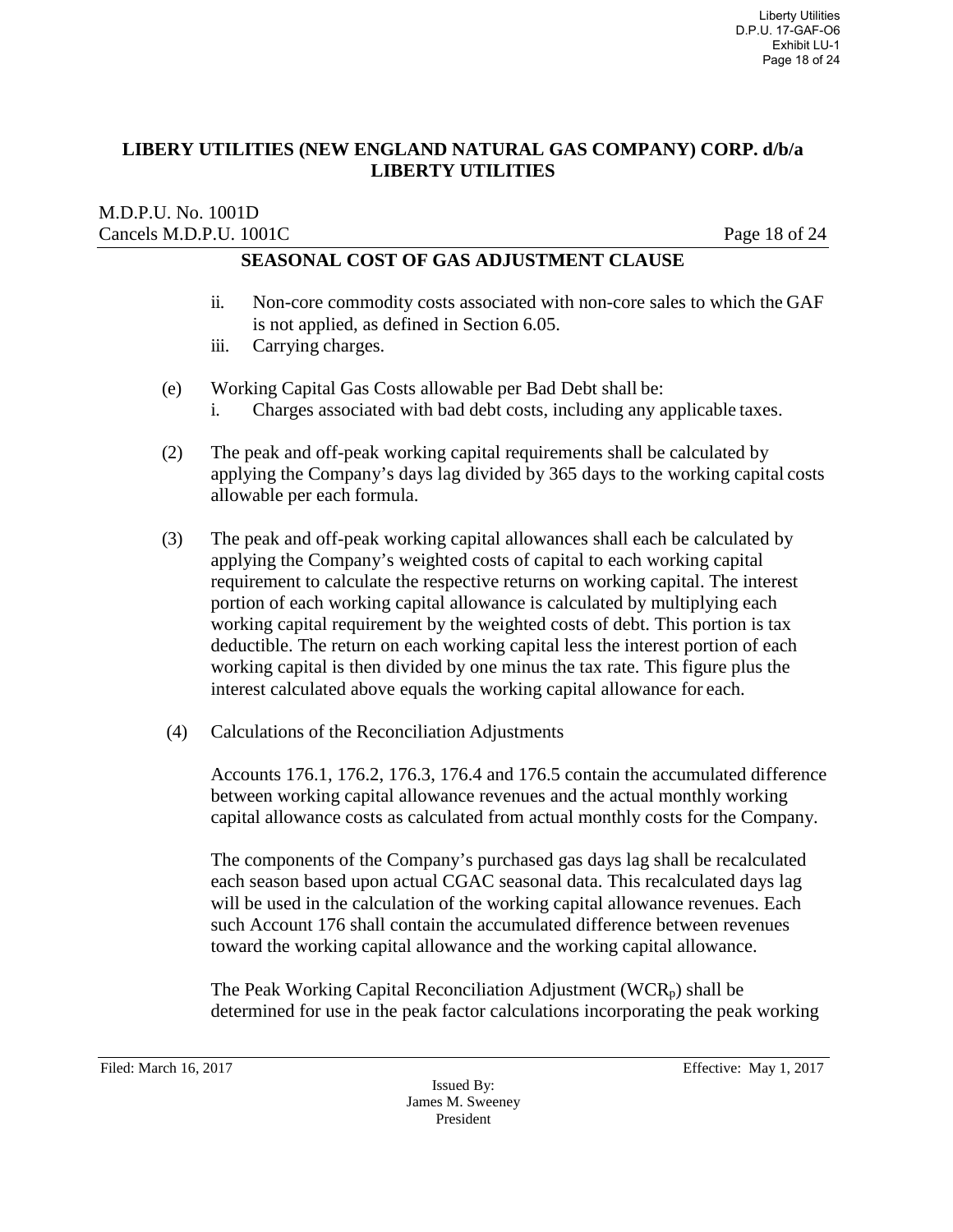#### M.D.P.U. No. 1001D Cancels M.D.P.U. 1001C Page 19 of 24

## **SEASONAL COST OF GAS ADJUSTMENT CLAUSE**

capital accounts (176.1 and 176.2) balance as of the peak reconciliation date designated by the Company. An Off-Peak Working Capital Reconciliation Adjustment ( $WCR<sub>op</sub>$ ) shall be determined for use in the off-peak factor calculations incorporating the off-peak working capital accounts (176.3 and 176.4) balance as of the off-peak reconciliation date designated by the Company. A Bad Debt Working Capital Reconciliation Adjustment shall be determined for use in the peak and off-peak calculations incorporating the bad debt working capital account (176.5) balance as of the designated peak and off-peak reconciliation dates designated by the Company.

#### **1.10 The Application of GAFs to Bills**

The Company will employ the GAFs as follows: The peak season rates to customers shall be calculated by applying the respective  $GAF<sub>p</sub>$  factor as defined in Section 1.06. The off-peak season rates to customers shall be calculated by applying the respective off-peak GAFop factor as defined in Section 1.06. The GAFs (\$/therms) for each customer class for each season shall be calculated to the nearest hundredth of a cent per unit and will be applied to each customer's monthly sales volume within the corresponding customer class.

#### **1.11 Information Required to be Filed with the Department**

Information pertaining to the cost of gas adjustment shall be filed with the Department in accordance with the Company's standardized forms approved by the Department. Required filings include a monthly report, which shall be submitted to the Department on the twentieth of each month, and a semiannual GAF filing, which shall be submitted to the Department at least 45 days before the date on which a new GAF is to be effective. Additionally, the Company shall file with the Department a complete list by (sub) account of all gas costs claimed as recoverable through the CGAC over the previous season, as included in the seasonal reconciliation. This information shall be submitted with each seasonal GAF filing, along with complete documentation of the reconciliation adjustment calculations.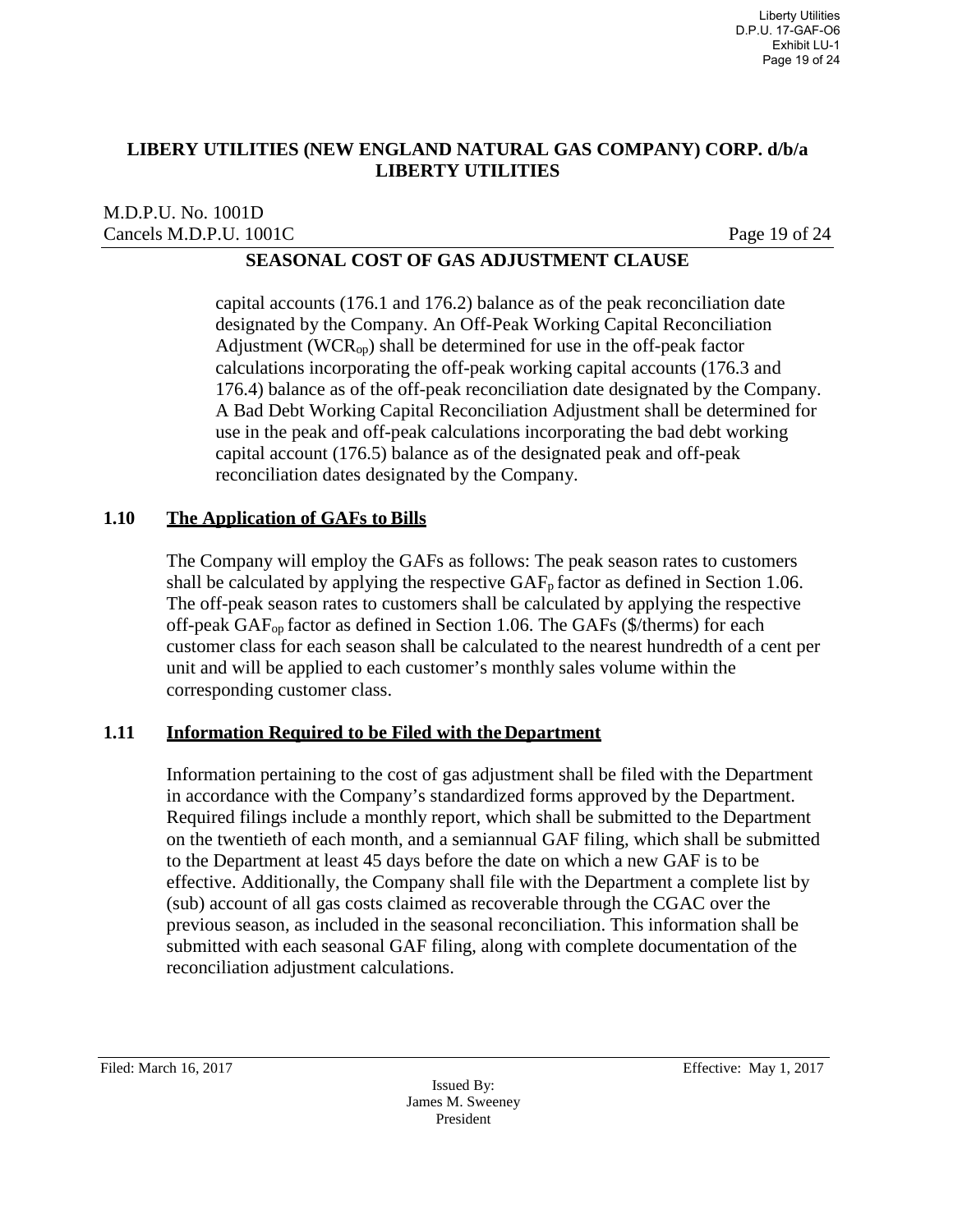#### M.D.P.U. No. 1001D Cancels M.D.P.U. 1001C Page 20 of 24

## **SEASONAL COST OF GAS ADJUSTMENT CLAUSE**

#### **1.12 Other Rules**

- (1) The Department may, where appropriate, on petition or on its own motion, grant an exception from the provisions of these regulations, upon such terms that it may determine to be in the public interest.
- (2) The Company may, at any time, file with the Department an amended GAF. An amended GAF filing must be submitted seven business days before the first billing cycle of the month in which it is proposed to take effect. The Company shall submit any filing made pursuant to Section 1.12(5) at least seven business days prior to the first billing cycle of the following month.
- (3) The Department may, at any time, require the Company to file an amended GAF.
- (4) The operation of the Cost of Gas Adjustment Clause is subject to all powers of suspension and investigation vested in the Department by G.L. c.164.
- (5) The Company shall file for recovery of a GAF if it determines that its projected deferred gas-cost balance at the end of the peak period will be equal to or greater than five percent of the total seasonal gas costs stated in the Company's effective GAF.

#### **1.13 Customer Notification**

The Company will design a notice, which explains in simple terms to customers the GAF, the nature of any change in the GAF and the manner in which the GAF is applied to the bill. The Company will submit this notice for approval at the time of each GAF filing to the Department's Consumer Division.

Upon approval by the Department, the Company must immediately distribute these notices to all of its customers either through direct mail or with its bills.

#### **1.14 Interruptible Sales, Interruptible Transportation, Capacity Release and other Nonfirm Service Margins**

All margins from transactions associated with Interruptible Sales ("IS"), Capacity Release Revenues and other Non-firm Service Margins entered into or renewed on and after February 20, 2013, pursuant to D.P.U. 10-62, shall be divided between the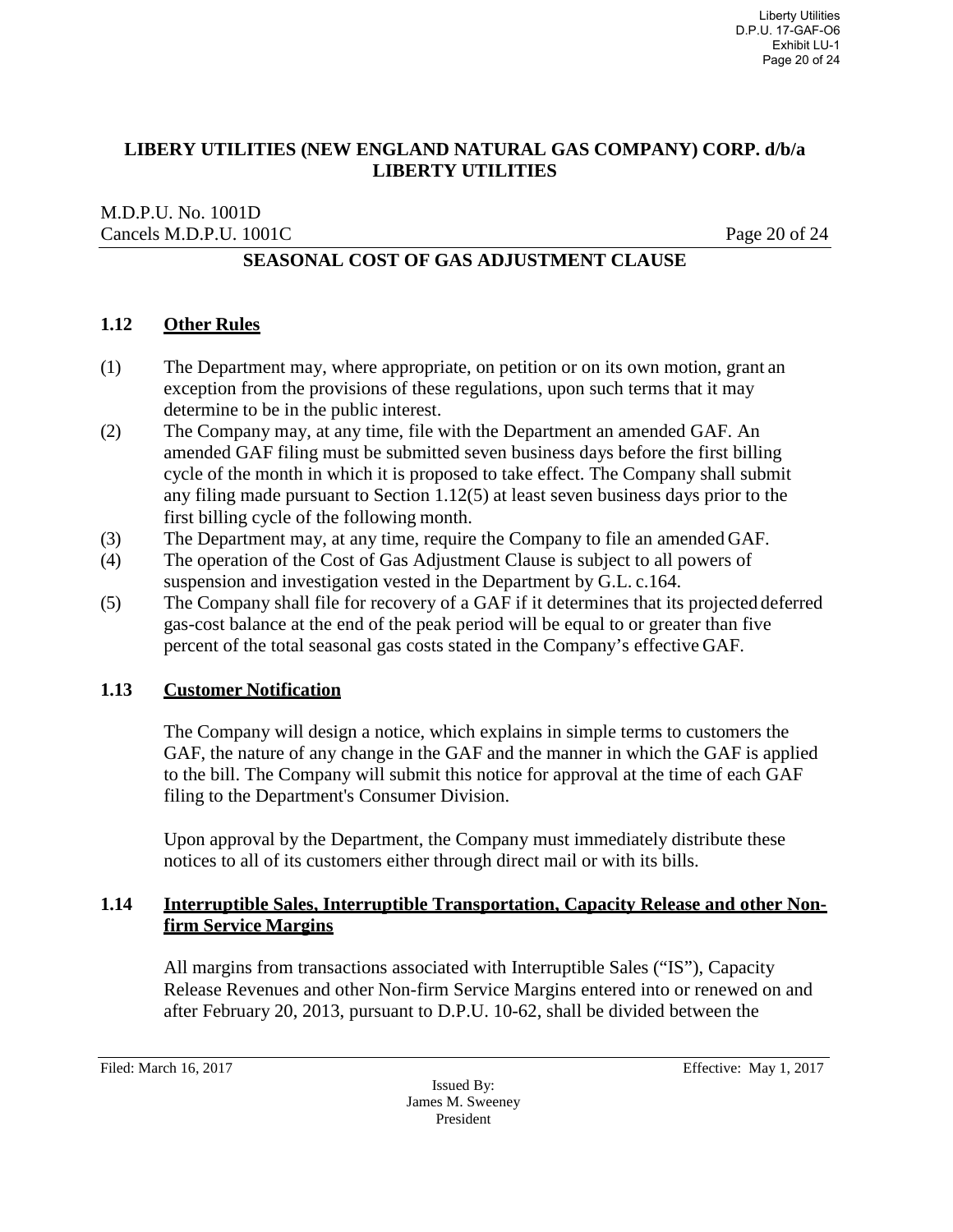M.D.P.U. No. 1001D Cancels M.D.P.U. 1001C Page 21 of 24

## **SEASONAL COST OF GAS ADJUSTMENT CLAUSE**

Company and its firm sales customers under a 10%/90% sharing arrangement. In accordance with this sharing arrangement 90% of the margins from all Interruptible Sales ("IS"), Capacity Release Revenues and other Non-firm Service Margins shall be a credit in the peak season GAF.

For any transactions that are still in force that have been entered into prior to February 20, 2013, a threshold level of margins, as applicable, will be established annually for Interruptible Sales (IS) Capacity Release Revenues and other Non-firm Service Margins. The threshold is the level of margins for the twelve-month period ending April 30 in any given year. Any margins earned in excess of the applicable threshold level shall be divided between Liberty Utilities and its firm sales customers under a 25/75 sharing arrangement. The threshold level of margins shall be adjusted to reflect additions or loses from customers who switch from FT or Default to IS and conversely, from IS to FT or Default. Liberty Utilities shall adjust the applicable threshold level annually to reflect capacity release revenues for the twelve-month period ending April 30 of each year. Margins from IS and Capacity Release revenues will be reflected as separate credits in the peak season GAF and shall be calculated as the sum of the following:

- (1) 100% of the margins earned up to the predetermined threshold level.
- (2) 75% of the margins earned in excess of the predetermined threshold level. Such amounts are deemed "returnable" margins.

Margins from other non-firm services will be treated as allowed by any applicable Department order.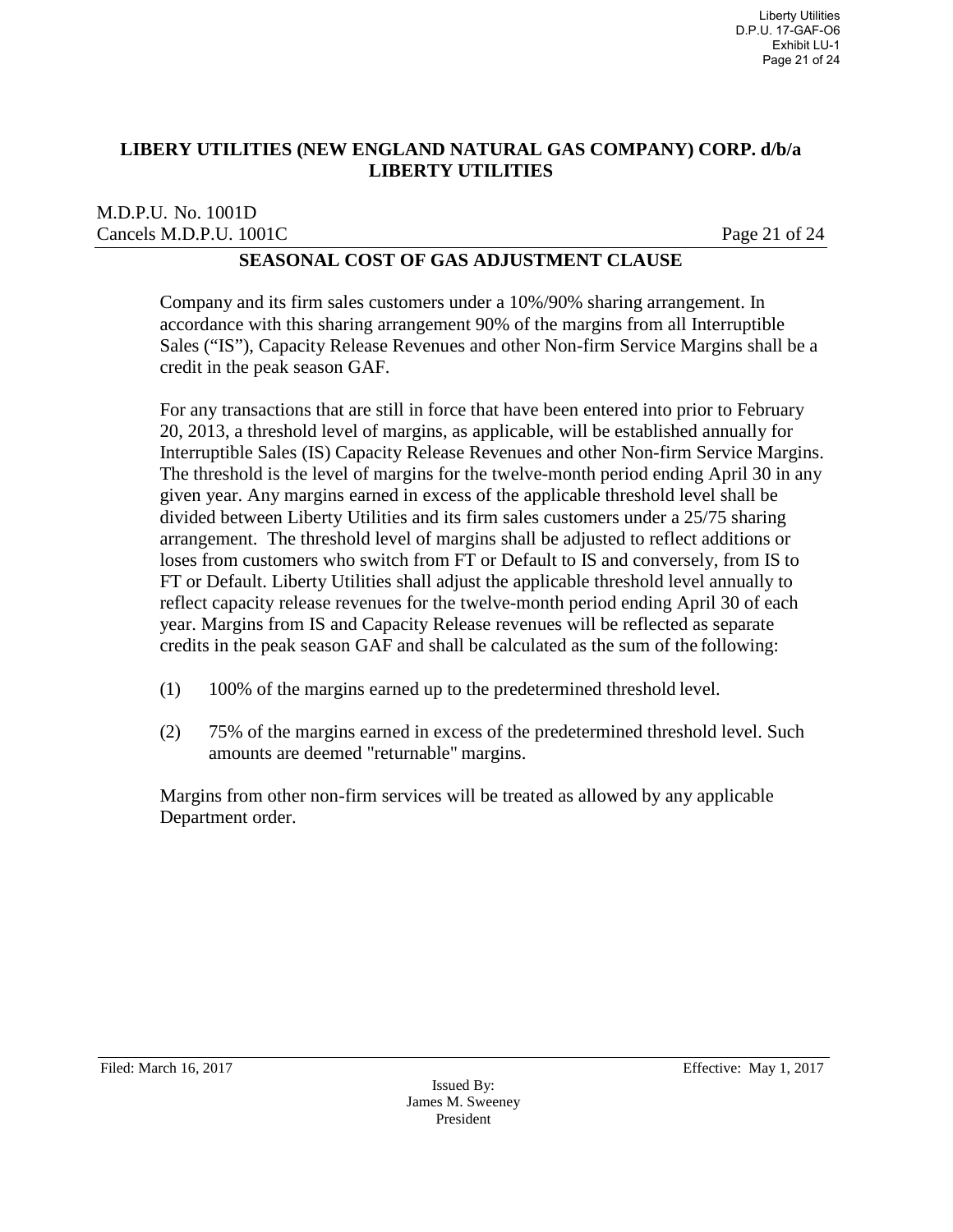M.D.P.U. No. 1001D Cancels M.D.P.U. 1001C Page 22 of 24

## **SEASONAL COST OF GAS ADJUSTMENT CLAUSE**

#### **AMENDMENTS TO UNIFORM SYSTEM OF ACCOUNTS FOR GAS COMPANIES**

- 175.1 Peak Demand Reconciliation Adjustment for CGAC This account shall be used to record the cumulative difference between peak demand gas revenues and peak demand gas costs. Entries to this account shall be determined as outlined in the Cost of Gas Adjustment Clause, Section 1.08.
- 175.2 Peak Commodity Reconciliation Adjustment for CGAC This account shall be used to record the cumulative difference between peak commodity gas revenues and peak commodity gas costs. Entries to this account shall be determined as outlined in the Cost of Gas Adjustment Clause, Section 1.08.
- 175.3 Off-Peak Demand Reconciliation Adjustment for CGAC This account shall be used to record the cumulative difference between off-peak demand gas revenues and off-peak demand gas costs. Entries to this account shall be determined as outlined in the Cost of Gas Adjustment Clause, Section 1.08.
- 175.4 Off-Peak Commodity Reconciliation Adjustment for CGAC This account shall be used to record the cumulative difference between off-peak commodity gas revenues and off-peak commodity gas costs. Entries to this account shall be determined as outlined in the Cost of Gas Adjustment Clause, Section 1.08.
- 175.5 Bad Debt Reconciliation Adjustment for CGAC This account shall be used to record the cumulative difference between bad debt factor revenues and bad debt costs. Entries to this account shall be determined as outlined in the Cost of Gas Adjustment Clause, Section 1.08.
- 176.1 Peak Demand Gas Working Capital Allowance Reconciliation Adjustment for CGAC This account shall be used to record the cumulative difference between peak demand gas working capital allowance revenues and peak demand gas working capital allowance. Entries to this account shall be determined as outlined in the Cost of Gas Adjustment

Issued By: James M. Sweeney President

Filed: March 16, 2017 **Effective:** May 1, 2017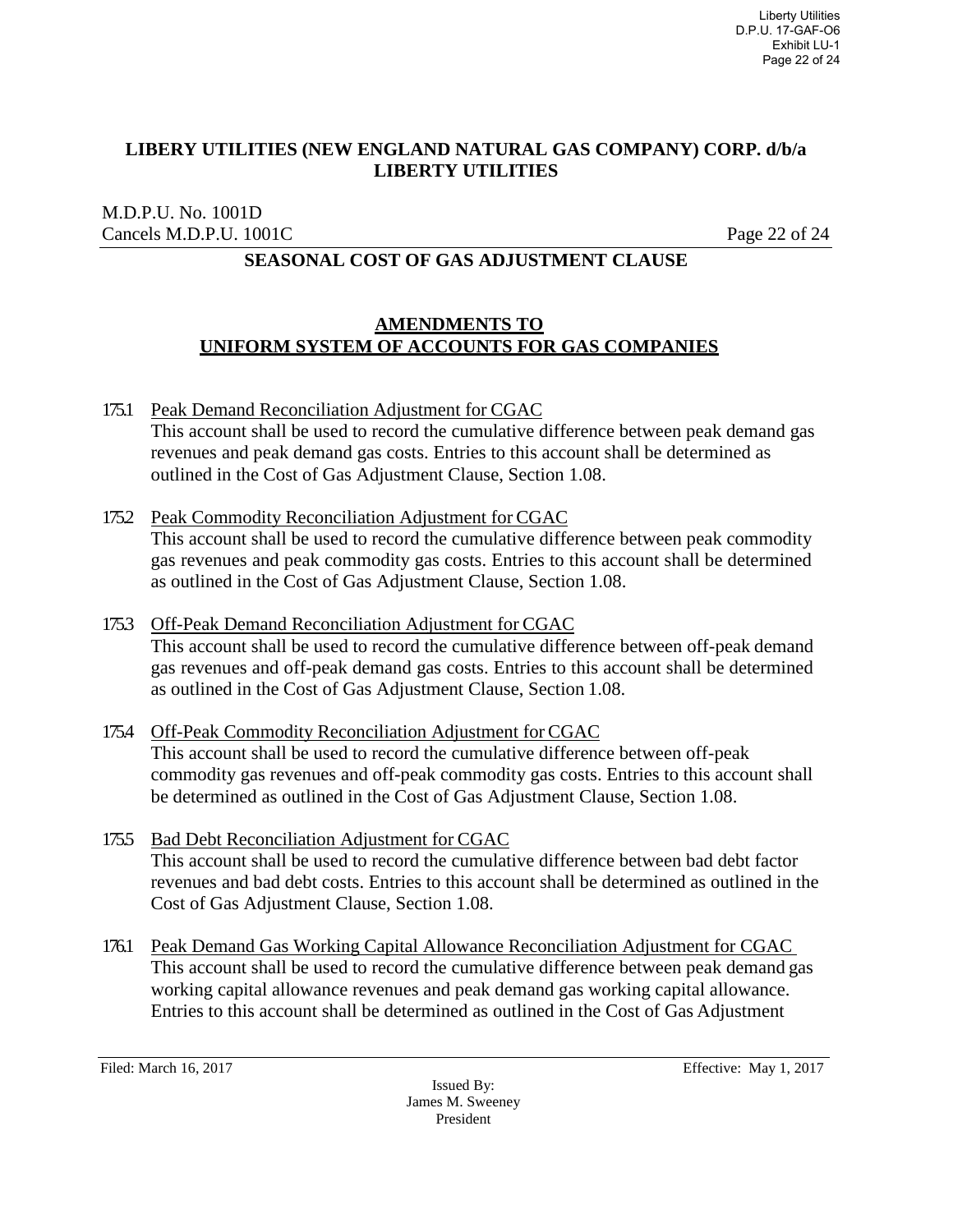#### M.D.P.U. No. 1001D Cancels M.D.P.U. 1001C Page 23 of 24

## **SEASONAL COST OF GAS ADJUSTMENT CLAUSE**

Clause, Section 1.09.

- 176.2 Peak Commodity Gas Working Capital Allowance Reconciliation Adjustment forCGAC This account shall be used to record the cumulative difference between peak commodity gas working capital allowance revenues and peak commodity gas working capital allowance. Entries to this account shall be determined as outlined in the Cost of Gas Adjustment Clause, Section 1.09.
- 176.3 Off-Peak Demand Gas Working Capital Allowance Reconciliation Adjustment for CGAC This account shall be used to record the cumulative difference between off-peak demand gas working capital allowance revenues and off-peak demand gas working capital allowance. Entries to this account shall be determined as outlined in the Standard Cost of Gas Adjustment Clause, Section 1.09.
- 176.4 Off-Peak Commodity Gas Working Capital Allowance Reconciliation Adjustment for CGAC

This account shall be used to record the cumulative difference between off-peak commodity gas working capital allowance revenues and off-peak commodity gas working capital allowance. Entries to this account shall be determined as outlined in the Standard Cost of Gas Adjustment Clause, Section 1.09.

- 176.5 Bad Debt Working Capital Allowance Reconciliation Adjustment for CGAC This account shall be used to record the cumulative difference between bad debt gas working capital allowance revenues and bad debt working capital allowance. Entries to this account shall be determined as outlined in the Standard Cost of Gas Adjustment Clause, Section 1.09.
- 242.1 Undistributed Capacity Suppliers' Refunds This account will be used to record the refunds from suppliers of pipeline capacity. Entries to this account shall be determined as outlined in the Cost of Gas Adjustment Clause, Section 1.07.
- 2422 Undistributed Gas Suppliers' Refunds This account will be used to record the refunds from suppliers of gas and feed stocks.